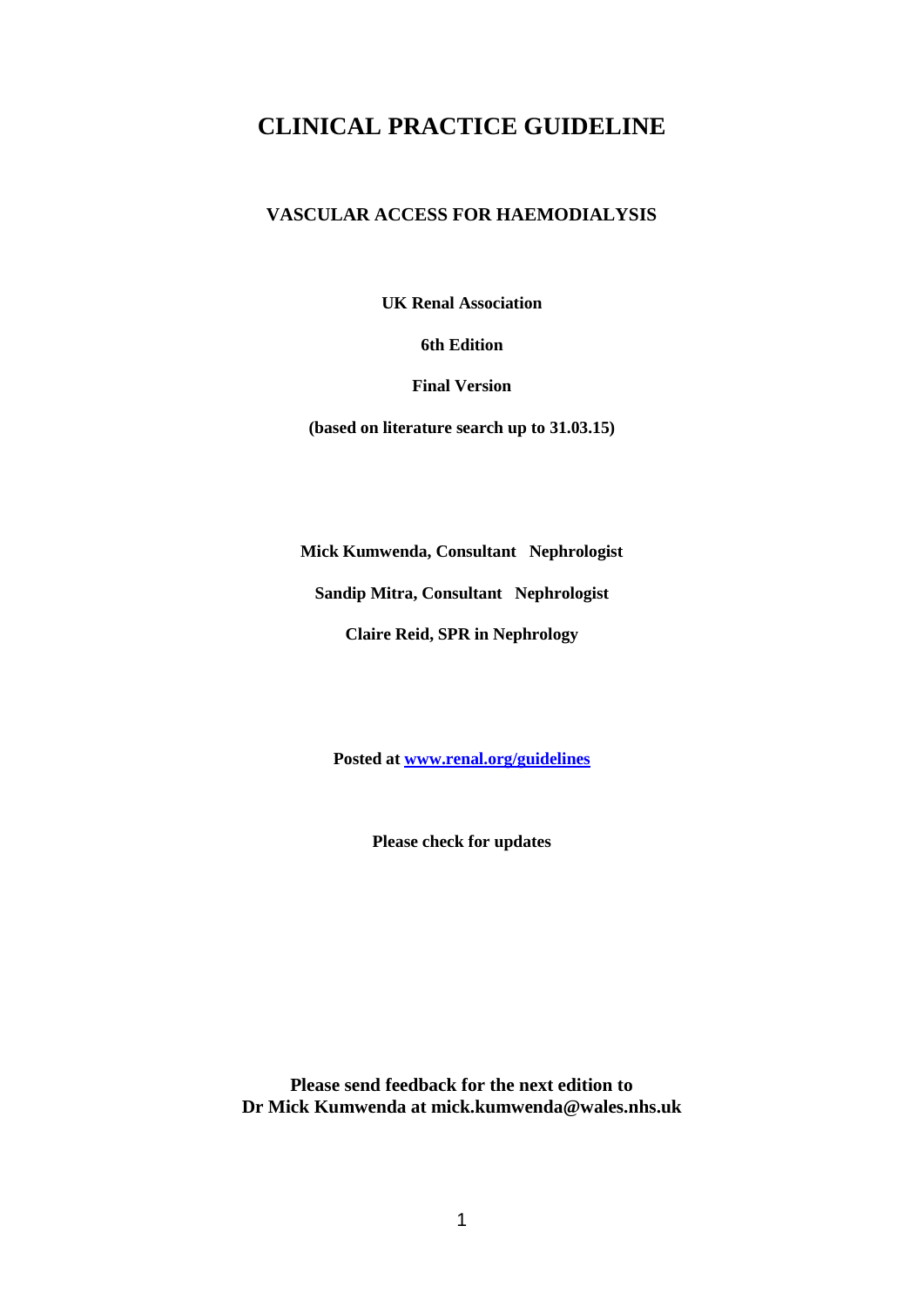## **Contents**

## **Introduction**

## **Summary of clinical practice guideline for vascular access for haemodialysis**

1. Preferred type of vascular access (Guideline 1.1)

2. Preservation of sites for native vascular access (Guidelines 2.1-2.2)

3. Pre- operative assessment (Guidelines 3.1-3.2)

4. Timing of creation of vascular access (Guideline 4.1)

5. Selection of Access Types (Guidelines 5.1-5.3)

6. Maintenance of vascular access (Guidelines 6.1-6.5)

7. Prevention of catheter related infections (Guidelines 7.1-7.4)

8. Complications of vascular access (Guidelines 8.1-8.3)

## **Summary of audit measures recommended for dialysis access for adults with end stage kidney disease**

1.60% of all incident patients with established end stage kidney disease commencing planned haemodialysis should receive dialysis via a functioning arteriovenous fistula (AVF) or arteriovenous graft (AVG).

2.80% of all prevalent long term dialysis patients should receive dialysis treatment via definitive access: AVF or AVG or Tenckhoff catheter.

3. The annual Staphylococcus aureus bacteraemia rate in the prevalent haemodialysis population should be less than 2.5 episodes per 100 HD patients and less than 1.0 for MRSA over 2 years.

## **Rationale for Clinical Practice Guideline for vascular access for haemodialysis 1.1-8.3**

## **Acknowledgements**

The authors wish to acknowledge Dr Richard Fluck who was the main author of the previous guideline that has now been updated, Mrs Eryl Smith librarian from Glan Clwyd Hospital who kindly performed literature search and all colleagues who sent extremely useful comments during consultation process.

## **Declaration of conflict interest**

Dr Mick Kumwenda – sponsorship from industry to take part in multicentre studies: AstraZeneca, Merck Schering Plough, educational meetings: Amgen, Roche, Abbott, Ortho-Biotech and Synermed.

Dr Sandip Mitra – sponsorship from industry to participate in multicentre studies and attendance to educational meetings (Baxter, Fresenius, Amgen and Leo Pharma) Dr Claire Reid – none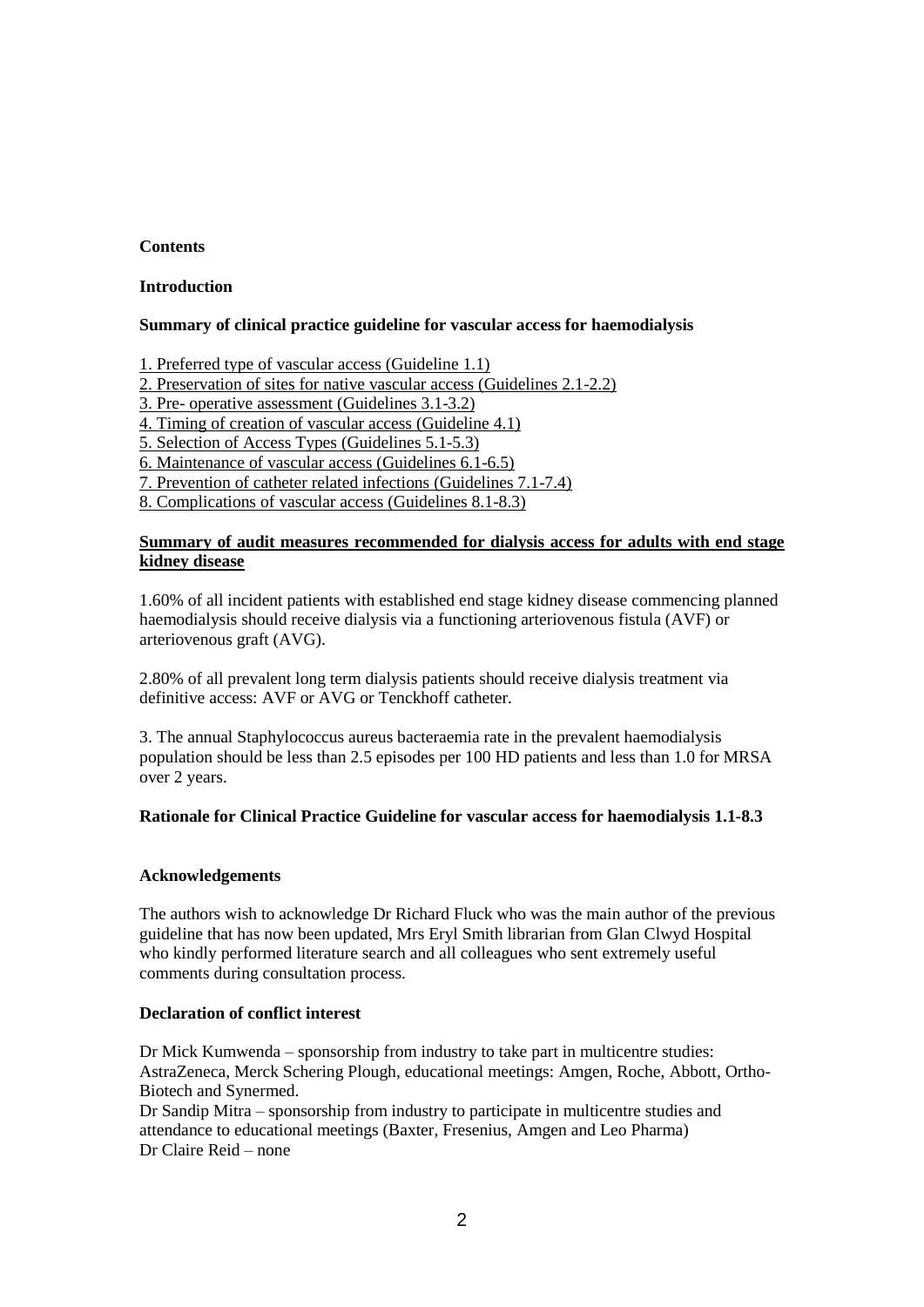#### **Introduction**

The ideal vascular access should provide safe and effective therapy by enabling the removal and return of blood via an extracorporeal circuit. Vascular access should be easy to use, reliable and have minimal risk to the individual receiving haemodialysis. However, the provision of good quality access, whilst it is a fundamental aspect of the treatment of haemodialysis patients, remains difficult to achieve. Native access, in particular arteriovenous fistulae, requires prior planning and has a high primary failure rate. Arteriovenous grafts utilizing replacement of synthetic or biological material in conjunction with native vessels again require planning and surgical expertise. Venous catheters (both tunnelled and non-tunnelled) are in common usage and in a smaller number of patients remain the only form of access that is available, yet offer inferior therapy. This guideline updates the section on vascular access in the haemodialysis module of the 5th edition of the Renal Association guidelines published on-line at www.renal.org in 2011 and it is recommended that cross reference is made to the 6th edition of Clinical Guidelines Planning, Initiating and Withdrawal of Renal Replacement Therapy UK Renal Association published recently. The guideline recommendations are based on literature review from relevant publications in journals cited on MEDLINE, Pub Med and Up-To-Date up to March 2015. The modified GRADE system has been adopted by the Renal Association. Clinical Practice Guidelines Committee and has been used to grade the recommendations in all of the modules in the 5th edition of the Renal Association guidelines. It explicitly describes both the strength of the recommendations and the quality of the underlying evidence, with the aim of maximising applicability to standard clinical practice (1-4). The modified GRADE system grades level of expert recommendation as "strong" (Grade 1) or "weak" (Grade 2) according to balance of benefits, risk, burden and cost. The quality or level of evidence is assessed as "high" (Grade A), "moderate" (Grade B), "low" (Grade C) or "very low" (D) depending on factors such as study design, directness of evidence and consistency of results.

## **References**

1. Atkins D, Best D, Briss PA et al. Grading quality of evidence and strength of recommendations. BMJ 2004; 328:1490.

2. Jaeschke R, Guyatt GH, Dellinger P et al. Use of GRADE grid to reach decisions on clinical practice guidelines when consensus is elusive. BMJ 2008; 337:327-330.

3. Uhlig K, MacLeod A, Craig J et al. Grading evidence and recommendations for clinical practice guidelines in nephrology. A position statement from Kidney Disease: Improving Global Outcomes (KDIGO). Kidney Int 2006; 70:2058-2065.

4. Kidney Disease: Improving Global Outcomes. KDIGO clinical practice guidelines for the prevention, diagnosis, evaluation and treatment of Hepatitis C in chronic kidney disease. Kidney Int 2008; 73 (S109): S1-S99.

#### **Summary of clinical practice guideline for vascular access for haemodialysis**

# 1. **Preferred type of vascular access (Guideline 1.1)**

## **Guideline 1.1 – Incident and prevalent patients**

We recommend that all patients with end stage kidney disease who commence haemodialysis or are on long-term haemodialysis should dialyse with an arteriovenous fistula as first choice, an arteriovenous graft as second choice, a tunnelled venous catheter as third choice and a nontunnelled temporary catheter as an option of necessity (1A).

## **2. Preservation of sites for native vascular access (Guidelines 2.1-2.2)**

## **Guideline 2.1 – Preservation of peripheral veins for vascular access**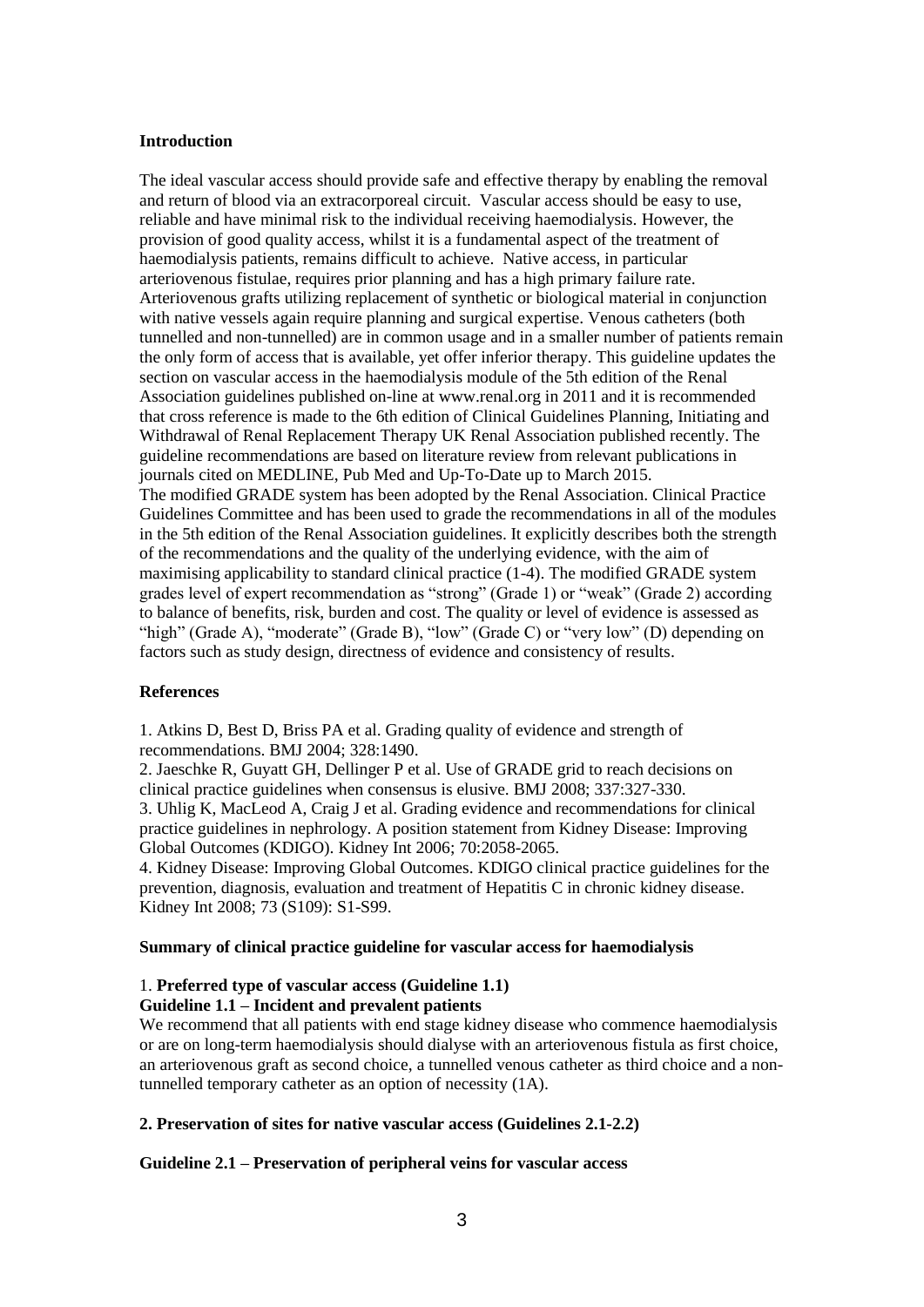We suggest that all patients that may require haemodialysis should have education on forearm vein preservation (2C).

## **Guideline 2.2- Avoiding vessel injury**

We suggest that healthcare workers should avoid unnecessary venepunctures of peripheral venous access in the upper limb intended for creation of vascular access (2B).

## **3. Pre-operative assessment (Guidelines 3.1-3.2)**

## **Guideline 3.1 Vessel assessment**

We recommend that clinical assessment and, when appropriate, imaging of both arteries and veins of upper arms should be performed to assess vessel suitability for access creation (1B).

## **Guideline 3.2- Central vein stenosis**

We recommend that imaging to exclude central vein stenosis should be done in all patients with previous central venous cannulation (1B).

## **4. Timing of creation of vascular access (Guideline 4.1)**

## **Guideline 4.1 Creation of vascular access**

We recommend that the exact timing of placement of vascular access will be determined by rate of decline of renal function, co-morbidities and by the surgical pathway (1B).

## **5. Selection of access type (Guidelines 5.1 – 5.3)**

## **Guideline 5.1 Order of preference for AVF**

We recommend that the AVF should be placed as distally as possible in the non-dominant arm. Radiocephalic and brachiocephalic AVF are preferred to brachiobasilic transposition AVF (2C).

## **Guideline 5.2 Placement of AVG**

We recommend that each centre should agree a policy on indications for placement and selection of type of AVG (1A).

## **Guideline 5.3 Placement of catheters**

We recommend that catheters should only be placed as the last resort or in emergency situations when more permanent access is not available for dialysis (1A).

## **6. Maintenance of vascular access (Guidelines 6.1-6.5)**

## **Guideline 6.1 – Needling technique**

We recommend that the rope-ladder and buttonhole techniques should be used for cannulation of AVF and rope-ladder for AVG (2B).

## **Guideline 6.2 Access patency**

We recommend that pharmacological and mechanical strategies are in place to maintain or restore access patency (1C).

## **Guideline 6.3 – Vascular access monitoring**

We recommend that all patients on long term haemodialysis should have their vascular access monitored and maintained to minimise failure, to allow timely planning for subsequent replacement with definitive vascular (or peritoneal) access and to avoid the need for emergency access (1B).

## **Guideline 6.4 – Vascular access stenosis and thrombosis**

We recommend that each centre should have facilities for surgical and radiological intervention for prompt and timely treatment of AVF/Graft stenosis; a local standard policy should be developed (1B).

## **Guideline 6.5 – Vascular access surveillance**

We suggest that systematic observation and advanced surveillance should be employed to predict and prevent access failure (1C).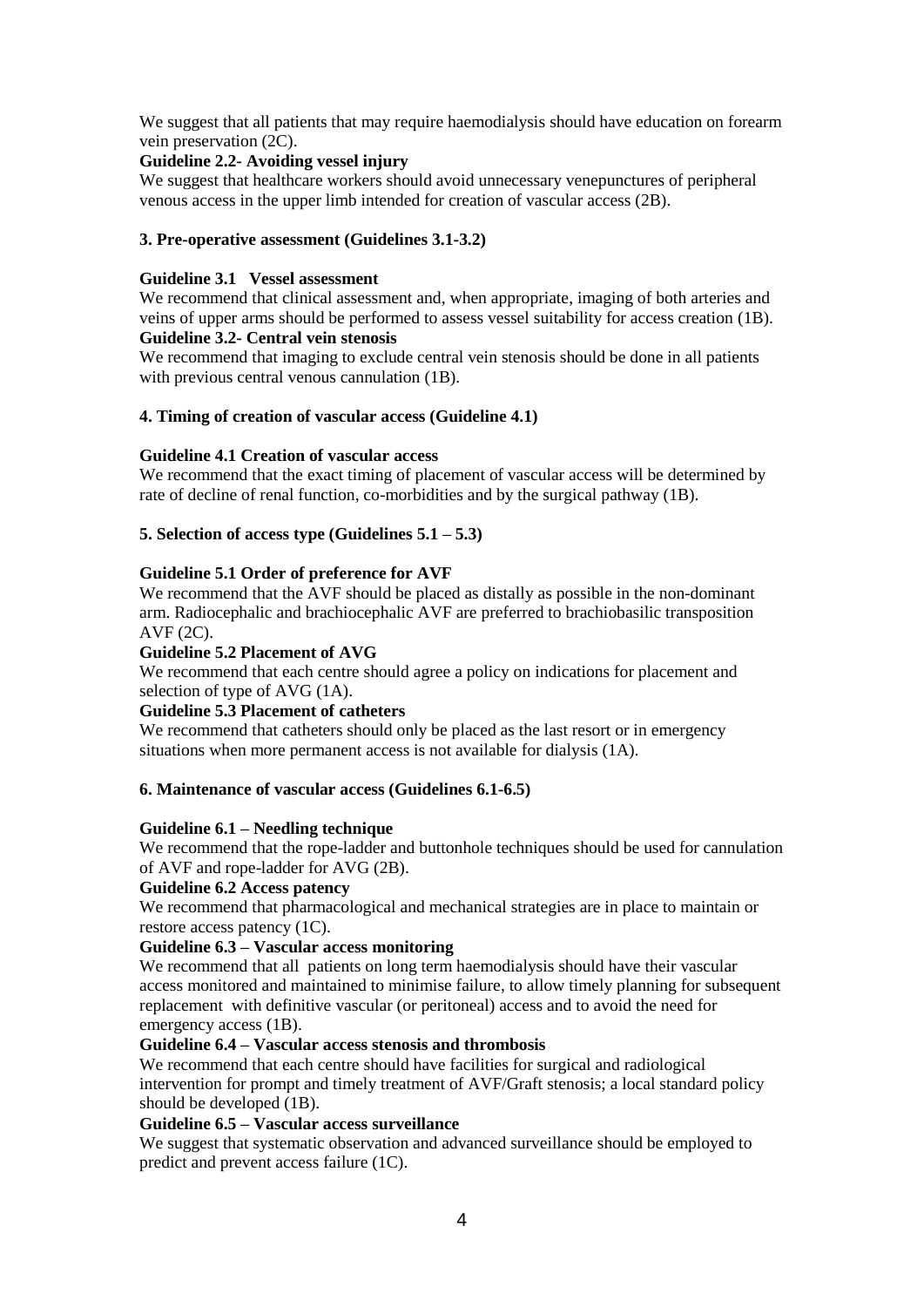## **7. Prevention of catheter related infections (Guidelines 7.1-7.4)**

## **Guideline 7.1 – Minimise the use of venous catheters**

We recommend that central venous catheters should be employed as a method of last resort for longer term vascular access to reduce the overall risk of infectious complications and the burden of central venous stenosis in haemodialysis patients (1B).

#### **Guideline 7.2 – Minimising the risk of catheter related infection**

We recommend that aseptic technique should be mandatory at every manipulation of central venous dialysis catheters (2C).

## **Guideline 7.3 – Minimising the risk of catheter related infection**

We recommend that the catheter exit site should be cleaned with Chlorhexidine 2% (1A).

#### **Guideline 7.4 – Minimising the risk of catheter related infection**

We recommend that an antimicrobial or antibiotic lock solution be used to reduce catheter related bacteraemia and other infections (1A).

#### **8. Complications of vascular access (Guidelines 8.1-8.3)**

#### **Guideline 8.1 – Treatment of access infection and related bacteraemia.**

We recommend that central venous catheters should be removed in all seriously ill haemodialysis patients with catheter related bacteraemia and an alternative access placed if possible (1A).

#### **Guideline 8.2 – Prevention of arteriovenous aneurysmal formation**

We suggest that good needling technique is the cornerstone for preserving arteriovenous fistulae and preventing aneurysmal formation (2B).

#### **Guideline 8.3 – Treatment of ischemia related to arteriovenous fistulae or grafts**

We suggest that the development of peripheral ischaemia related to arteriovenous fistulae or grafts should trigger an early review by the vascular access surgeon to allow proactive intervention and prevent the onset of gangrene or need for amputation (2B).

## **Summary of audit measures recommended for dialysis access for adults with end stage kidney disease**

1.60% of all incident patients with established end stage kidney disease commencing planned haemodialysis should receive dialysis via a functioning arteriovenous fistula (AVF) or arteriovenous graft (AVG).

2.80% of all prevalent long term dialysis patients should receive dialysis treatment via definitive access: AVF or AVG or Tenckhoff catheter.

3. The annual Staphylococcus aureus bacteraemia rate in the prevalent haemodialysis population should be less than 2.5 episodes per 100 HD patients and less than 1.0 for MRSA over 2 years.

## **Full Clinical Practice Guideline**

#### **Rationale for clinical practice guideline for vascular access for haemodialysis**

## **1. Preferred type of vascular access (Guideline 1.1)**

#### **Guideline 1.1 – Incident and prevalent patients**

We recommend that all patients with end stage kidney disease who commence haemodialysis or are on long-term haemodialysis should dialyse with an arteriovenous fistula as first choice, an arteriovenous graft as second choice, a tunnelled venous catheter as third choice and a nontunnelled temporary catheter as an option of necessity (1A).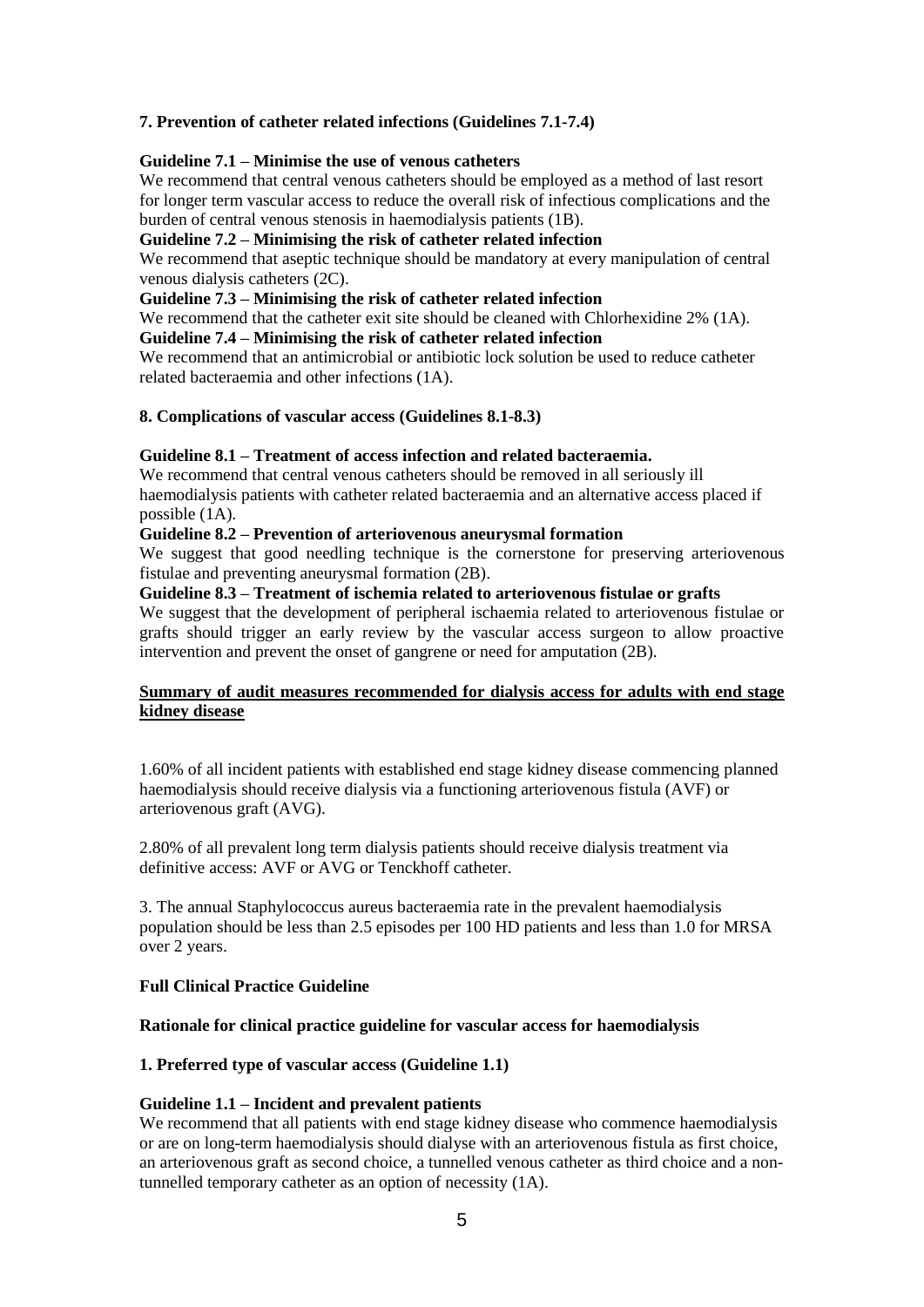#### **Rationale for Guideline 1.1**

There are three principle forms of vascular access available for the treatment of patients for end stage kidney disease with haemodialysis. In order of preference, these are arteriovenous fistulae, arteriovenous grafts using prosthetic or biological material and finally either tunnelled or non tunnelled catheters placed in a central vein. Many studies have shown the superiority of AVFs compared to the other forms of haemodialysis. AVF have better patency rates, access survival, lower number of interventions during the entire life span of access type, lower rates of access related sepsis and the overall morbidity and mortality is much lower compared to AVG and central venous haemodialysis catheters (1). Furthermore, both hospitalisation frequency and costs are the lowest with AVF access (2).

It is imperative that the goal for the provision of access should be patient focused and requires a coordinated and multidisciplinary approach in assessing and educating patients in advance of the need for renal replacement therapy in order to provide optimal dialysis access (3).

There is wide variation in the provision of permanent dialysis access in the UK and across the globe despite several published vascular access guidelines. The UK Renal Registry Vascular access Audit (2012) demonstrated high prevalence of AVF (70.4%) where there had been a surgical assessment for AVF at least 3 months prior to starting dialysis. However, those who started HD with catheters had poor AVF/AVG conversion rates at 3 months (40-66%), with 33-60% still dependent on catheters. This part of the access pathway is process dependent and potentially modifiable in a group of patients who are regularly attending the renal units. Patients and staff education and awareness programmes are necessary to complement access care pathways for optimal outcomes. Variations in local processes (such as referral time delay for permanent access, surgical assessment for AVF prior to commencement of HD) and service delivery characteristics (such as presence of dedicated lists for vascular access surgery and tunnelled line placements, venous mapping and Tenckhoff catheter placements, fistula salvage and patency restoration pathways) play a major role in defining the prevalence of dialysis access types (4). The combination of AVF and AVG for haemodialysis and Tenckhoff catheters for peritoneal dialysis constitute ideal access types for all prevalent long term dialysis patients and should be implemented at the earliest where possible. In the  $17<sup>th</sup>$ annual report of the Renal Registry (2014) it was noted that twenty four centres were 2 or 3 standard deviations below the 65% Renal Association target for incident patients starting haemodialysis as recommended in the 2011 vascular access guidelines and thirty one out of thirty nine centres were below the 85% target for prevalent patients dialysing via AVF and AVG. In the 2013 DOPPS report (5) of vascular access use in eleven countries the total use of AVF and AVG was > 80% in 7 countries including the UK at 81.6%. Patient preference for a catheter varied from 1% of HD patients in Japan and 18% in the United States. The tendency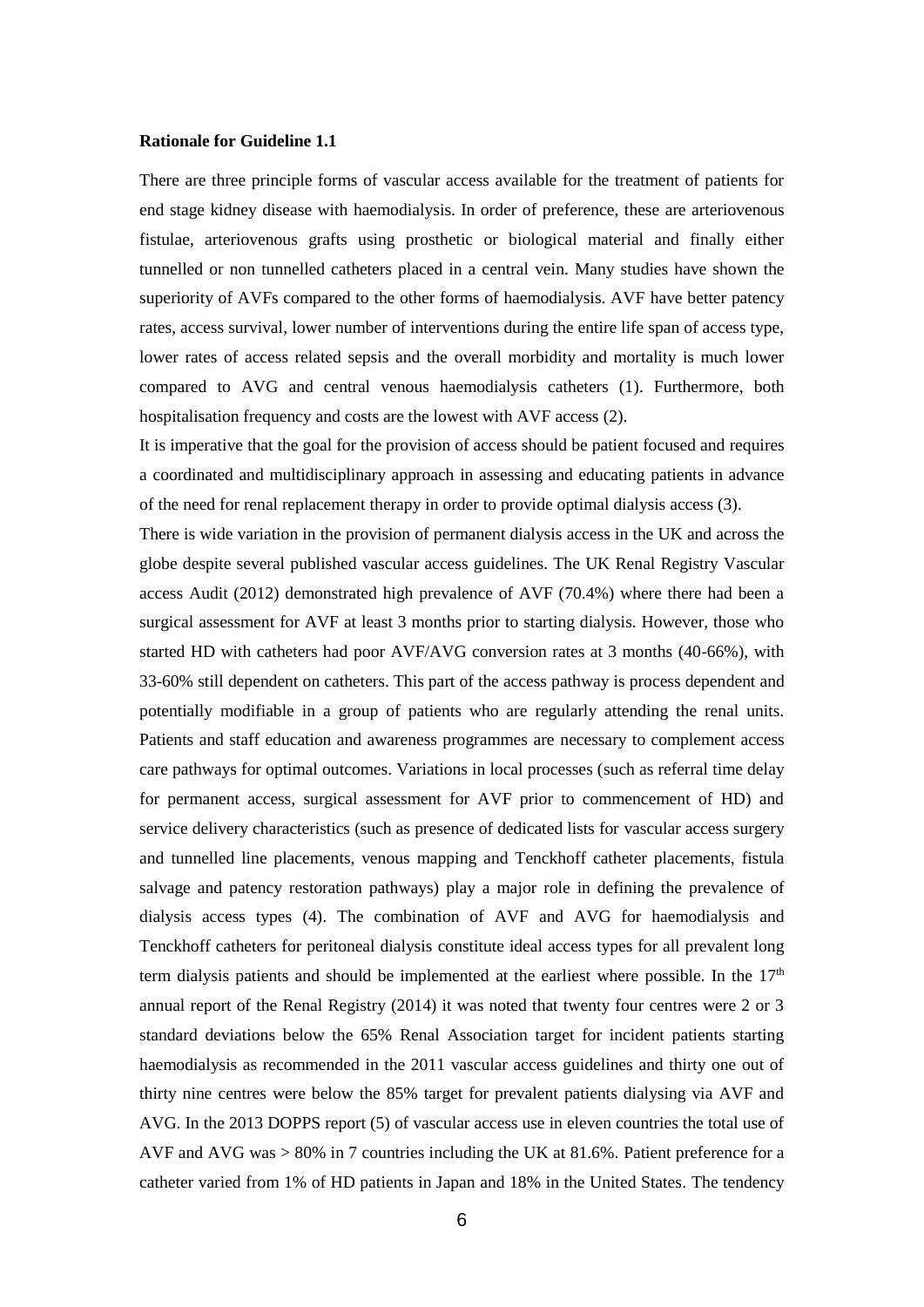for some patients to prefer catheters, together with reluctance to undergo access surgery may underlie some of the poor 3 month conversion rates seen in the UK. This may be mitigated by addressing pre-emptive rates of access construction and improved patient education. In this Clinical Practice Guideline we have made recommendations for definitive dialysis access targets for both incident and prevalent patients as a minimum standard to reflect what is achievable in the UK as shown from the Renal Registry audit reports (6).

#### **References**

1. Murd et al Autogenous versus prosthetic vascular access for haemodialysis: A systematic review and meta-analysis J Vasc Surg 2008; 48:34S-47S.

2.Ravani P, Palmer SC, Oliver MJ, Quinn RR, MacRae JM, Tai DJ, Pannu NI,Thomas C, Hemmelgarn BR, Craig JC, Manns B, Tonelli M, Strippoli GF, James MT Associations between haemodialysis access type and clinical outcomes: A systematic review. J Am Soc Nephrol 2013; 24: 465–473.

3. Casey JR, Hanson CS, Winkelmayer WC, Craig JC, Palmer S, Strippoli GF, Tong A Patients' perspectives on haemodialysis vascular access: a systematic review of qualitative studies Am J Kidney Dis. 2014 Dec;64(6):937-5.

4.Fluck R, Pitcher D, Steenkamp R, Vascular Access Audit Report 2012: UK Renal Registry. 5.Fissell RB, Fuller DS, Morgenstern H, et al. Haemodialysis patient preference for type of vascular access: variation and predictors across countries in the DOPPS. J Vasc Access. 2013; 14(3):264–272.

6.Rao A, Pitcher D, Fluck R, Kumwenda M. UK Renal Registry 17th Annual Report: Chapter 10 2013 Multisite Dialysis Access Audit in England, Northern Ireland and Wales and 2012 PD One Year Follow-up: National and Centre-specific Analyses. Nephron. 2015; 129 Suppl 1:223-45. doi: 10.1159/000370280. Epub 2015 Jan 22.

## **2.Preservation of sites for native vascular access (Guidelines 2.1-2.2)**

#### **Guideline 2.1 – Preservation of peripheral veins for vascular access**

We recommend that all patients that may require haemodialysis should have education on forearm vein preservation (2C).

#### **Guideline 2.2- Avoiding vessel injury**

We recommend that healthcare workers should avoid unnecessary venepuncture of peripheral venous access in the upper limb intended for creation of vascular access (2B).

**Rationale for guidelines 2.1-2.2**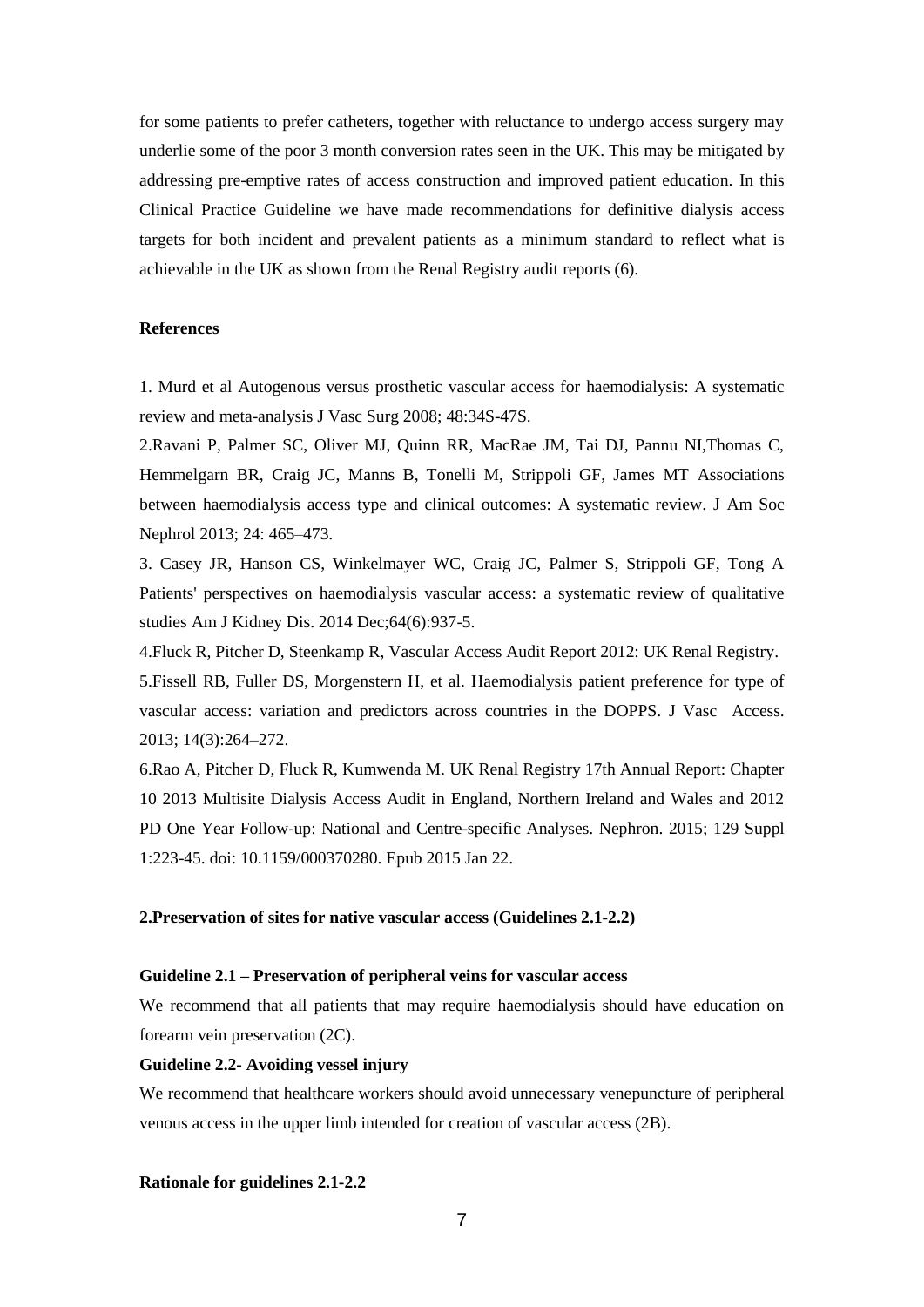In general the preferred rule for the formation of arteriovenous access is to start distally and move proximally in the non-dominant arm.Venous preservation should form part of the strategy for future vascular access in patients with progressive chronic kidney disease. This has several advantages, firstly any neurovascular complications of surgery are confined to the non-dominant arm. Secondly, it allows for easy use of the dominant arm during dialysis. Starting distally also allows easier conversion to a more proximal fistula should the first attempt fail. There is some evidence for superior long-term patency in distal fistulae although maturation rates can be disappointing at the wrist. Repeated veno-puncture above the wrist of the non-dominant arm should be avoided in order to preserve the forearm cephalic, antecubital and upper arm veins (1, 2). Both patients and health care workers should receive education on venous preservation in patients with advanced chronic kidney disease who are likely to require dialysis in the near future  $(3,4)$ . Venepuncture of cephalic veins of nondominant arm should be prohibited, wearing of Medic alert bracelets may be helpful in preserving veins for future access creation (5).

#### **References**

1. Kazemzadeh GH, et al. Primary patency rate of native AV fistula: long term follow up Int J Clin Exp Med. 2012;5(2):173-178.

2.Murphy G J, Saunders Metcalfe M, Nicholson M L Elbow fistulas using autogeneous vein: patency rates and results of revision Postgrad Med J 2002;78:483–486.

3. National Kidney Foundation KDOQI Work Group. KDOQI clinical practice guidelines and clinical practice recommendations for vascular access. Am J Kidney Dis. 2006;48:S176-S322. 4.Malovrh M. Non-invasive evaluation of vessels by duplex sonography prior to construction of arteriovenous fistulas for haemodialysis. Nephrol Dial Transplant 1998; 13:125.

5. Hakim RM Himmelfarb J Haemodialysis access failure: a call to action—revisited Kidney Int (2009) **76,** 1040–1048.

#### **3. Pre-operative assessment (Guidelines 3.1-3.2)**

#### **Guideline 3.1 Vessel assessment**

We recommend that clinical examination and, when appropriate, imaging of both arteries and veins of upper arms should be performed to assess vessel suitability for access creation (1B). **Guideline 3.2- Central vein stenosis**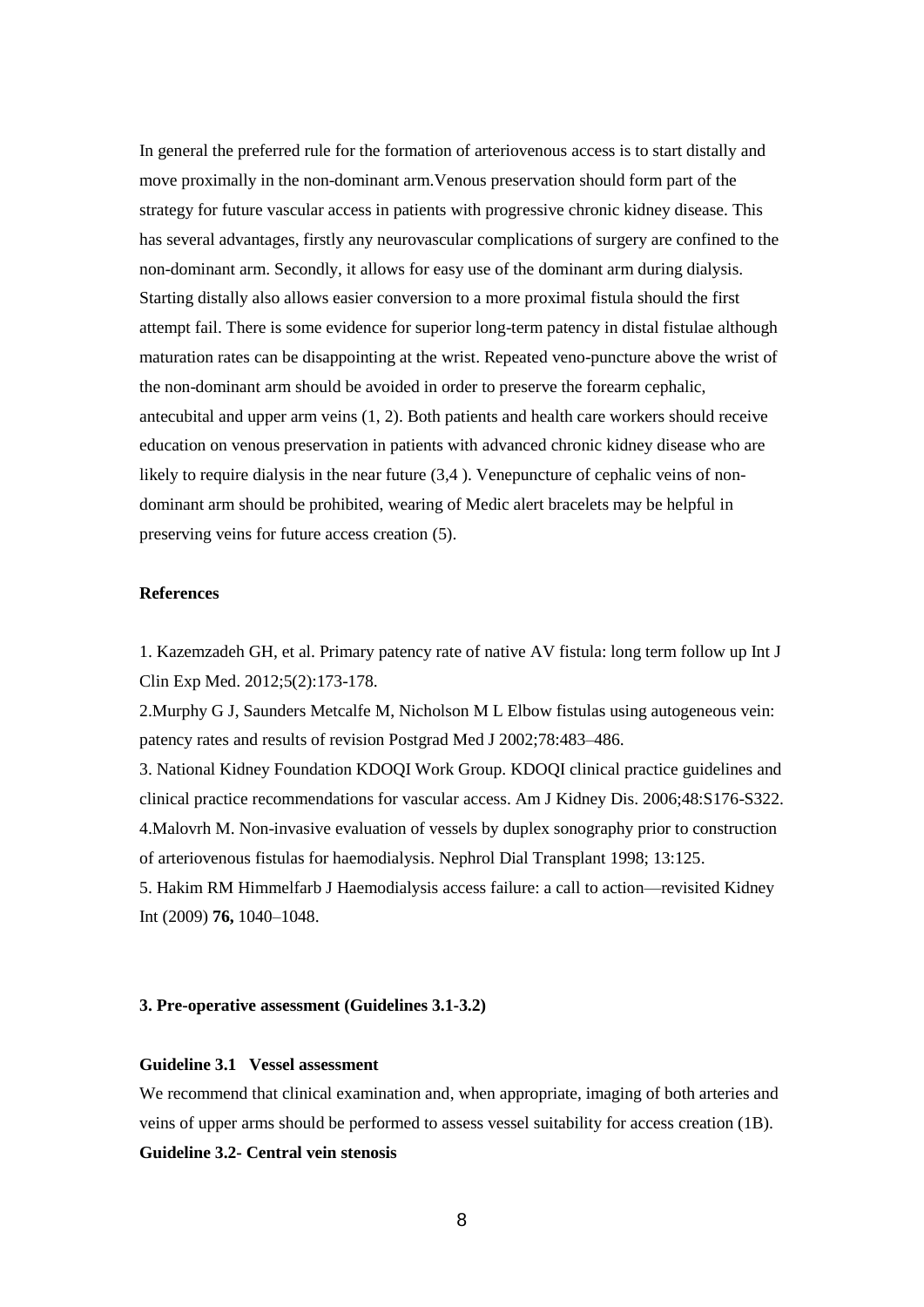We recommend that imaging to exclude central vein stenosis should be done in all patients with previous central venous cannulation (1B).

#### **Rationale for guidelines 3.1-3.2**

AVF placement should be arranged at least 6 months and AVG at least 6 weeks before the need for dialysis. The challenge for nephrologists is predicting accurately when dialysis will be required. For the surgeons the challenge is to construct access that will be adequate for cannulation during dialysis and have sufficient longevity.

Careful history and examination of both arms by the nephrologist should be completed well in advance of referral to the surgeon to elicit any factors that are associated with AVF failure. These clinical factors include previous central venous cannulation, repeated veno-puncture of peripheral vessels, hypotension, heart failure, an abnormal Allen's test and non-visible veins despite tourniquet application and inadequate vessel (1). Use of magnetic resonance or conventional contrast venography is wise in cases where the central veins have been cannulated to avoid constructing access ipsilateral to a central vein occlusion (2). While this is possible it does lead to significant limb swelling and it is not always possible to re-open central veins where indicated using endovascular techniques.

The use of duplex ultrasound scanning is now common practice for arterial evaluation. The presence of heavy calcification may affect access maturation, and most studies have recommended a minimum arterial diameter of at least 1.6mm.Venous evaluation should include a luminal diameter of at least 2.0mm and a length of continuity with the proximal vein without obstruction (3). Vein diameter has been identified as a major determinant of outcome but despite routine preoperative vein mapping the rate of AVF maturation remains abysmally low. In a systematic review Wong CS et al identified 3 trials with a total of 402 patients. The meta-analysis showed a trend (not statistically significant) in the improvement in AVF maturation with vessel mapping (4). Imaging may not be required in patients with adequate vessels on clinical examination for access creation.

More recently some studies have shown the value of measuring arterial elasticity. Paulson WD using a CR-2000 device measured arterial elasticity preoperatively and showed that those patients who had low elasticity indexes were associated with AVF failure (5). This technique remains confined to research setting at present.

#### **References**

1**.**Malovrh M Native arteriovenous fistula: preoperative evaluation Am J Kid Dis 2002 39;1218-1225.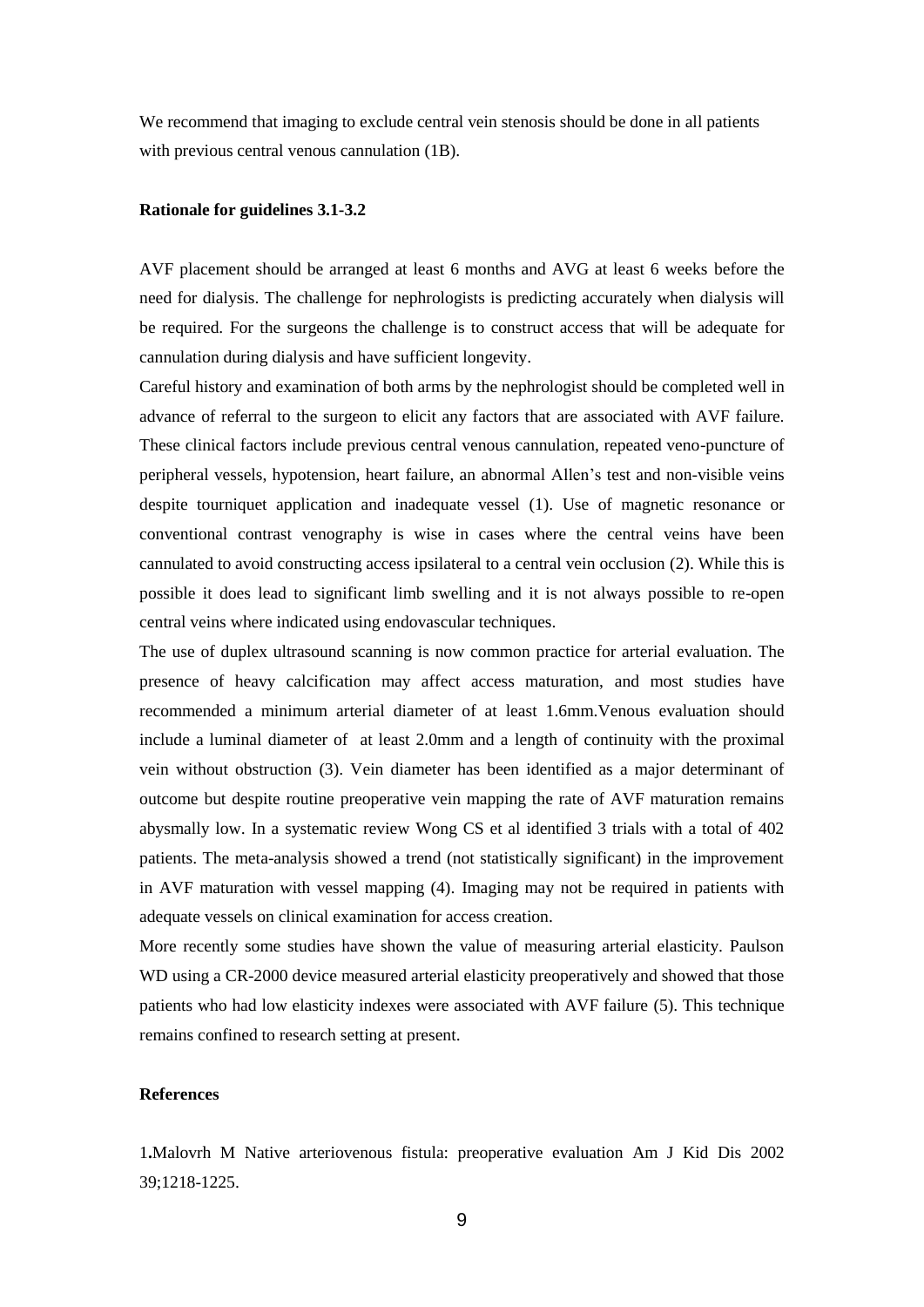2.Thornton MJ, Ryan R, Varghese JC, Farrell MA, Lucey B, Lee MJ A three-dimensional gadolinium-enhanced MR venography technique for imaging central veins AJR Am J Roentgenol. 1999 Oct;173(4):999-1003.

3. Ferring M, Henderson J, Wilmink A, Smith S. Vascular ultrasound for the pre-operative evaluation prior to arteriovenous fistula formation for haemodialysis: review of the evidence. Nephrol Dial Transplant 2008; 23:1809-1815.

4. Wong CS, McNichol as N, Healy D, et al. A systematic review of preoperative duplex ultrasonography and arteriovenous fistula formation. J Vasc Surg 2013; 57:1129 5. Paulson WD The Open Urology & Nephrology Journal, 2014, 7, (Suppl 1: M4) 26-32.

**4.Timing of creation of vascular access (Guideline 4.1)**

#### **Guideline 4.1 Creation of vascular access**

We recommend that the exact timing of placement of vascular access will be determined by rate of decline of renal function, co-morbidities and by the surgical pathway (1B).

#### **Rationale for Guideline 4.1**

This section is also covered in the 6th edition of Clinical Guidelines Planning, Initiating and Withdrawal of Renal Replacement Therapy UK Renal Association (1). Vascular access planning should commence at some point after an individual reaches CKD stage 4. A systematic review did not identify any randomised controlled trial which addressed whether early referral to prepare for dialysis had any advantage over late referral (2). However, in the 27 longitudinal cohort studies being referred earlier to a nephrologist resulted in a reduction in mortality and hospitalization, a higher uptake of peritoneal dialysis, a decreased likelihood of requiring temporary vascular access at the start of dialysis and increased likelihood of having an AVF. .

Compared to AVF, prosthetic AVG do not require a maturation period. However, depending on the type of graft it may be necessary to allow two to three weeks after implantation prior to needling. This is to ensure that the graft becomes incorporated in the tissues to avoid perigraft haematoma on decannulation. Prosthetic grafts also have significant shorter patency rates. Consequently, in individuals in whom an arteriovenous graft is deemed to be the appropriate access, placement should be delayed until a time closer to the expected date of dialysis. With the advent of newer "self-sealing "grafts cannulation is possible within a few hours of graft placement (3). Recent technological advances using tissue-engineered AVGs have shown promise to provide an attractive, viable option for vascular access (4).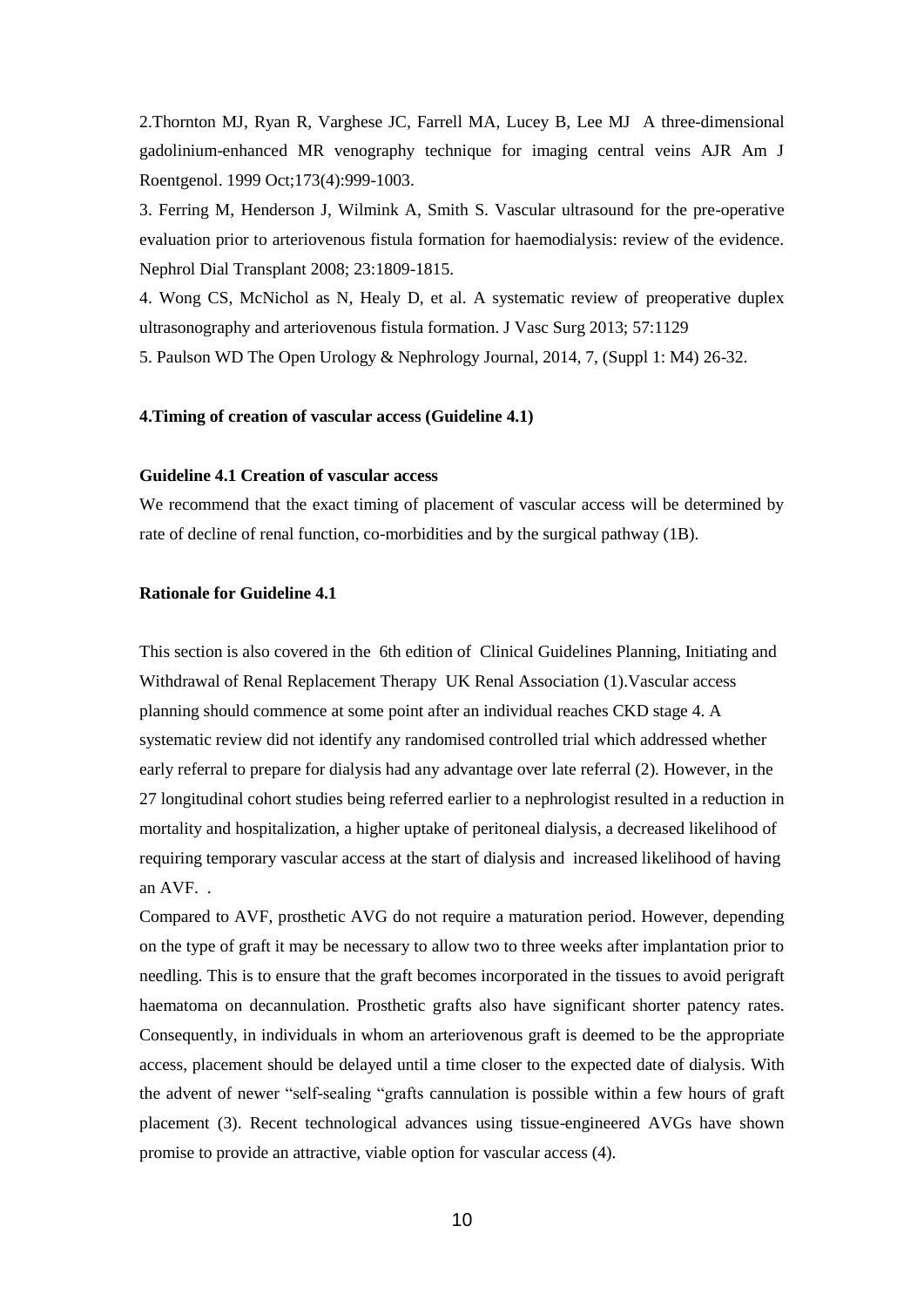#### **References**

1. 6th edition of Clinical Guidelines Planning, Initiating and Withdrawal of Renal Replacement Therapy UK Renal Association

2.Smart NA, Titus TT. Outcomes of early versus late nephrology referral in chronic kidney disease: a systematic review. Am J Med 2011; 124:1073–1080.

3.Hazinedaroglu SM1, Kayaoglu HA, Ayli D, Duman N, Yerdel MA Immediate postimplant

hemodialysis through a new "self-sealing" heparin-bonded polycarbonate/urethane graft Transplant Proc. 2004 Nov;36(9):2599-602.

4.Dukkipati R et al Biological grafts for haemodialysis access: historical lessons, state-of-theart and future directions Semin Dial. 2013 Mar-Apr;26(2):233-239.

**5. Selection of access types (Guidelines 5.1-5.3)**

#### **Guideline 5.1 Order of preference for AVF**

We recommend that the AVF should be placed as distally as possible in the non-dominant arm. Radiocephalic and brachiocephalic AVF are preferred to brachiobasilic transposition AVF (2C).

#### **Guideline 5.2 Placement of AVG**

We recommend that each centre should agree a policy on indications for placement and selection of type of AVG (1A).

#### **Guideline 5.3 Placement of catheters**

We recommend that catheters should only be placed as the last resort or in emergency situations when more permanent access is not available for dialysis (1A).

#### **Rationale for guidelines 5.1-5.3**

There are no randomised studies to compare sites for AFV formation but good clinical practice should prevail and the distal proximal approach increases the number of sites for future attempts to place vascular access. The principle key is a multidisciplinary approach to plan timely placement and meticulous monitoring to identify any complications that may compromise the long-term survival of usable vascular access (1).There are several arteriovenous anastomotic options in the arm but the commonest are as follows:

1.Snuff box AVF- the cephalic vein is anastomosed to the radial artery at the snuffbox.

2. Brescia Cimino AVF – the cephalic vein is anastomosed to the radial artery anastomosis at the wrist.

3.Brachiocephalic AVF – the upper arm cephalic vein is anastomosed to the brachial artery in the antecubital fossa.

4.Brachiobasilic transposition AVF– the basilic vein or median cubital vein is anastomosed to the brachial artery at the antecubital fossa. In the same procedure (single stage) or at a subsequent procedure (two stage), the basilic vein is mobilised throughout its length to a subcutaneous position away from the medial cutaneous nerve of the forearm and the brachial artery to allow safe needling.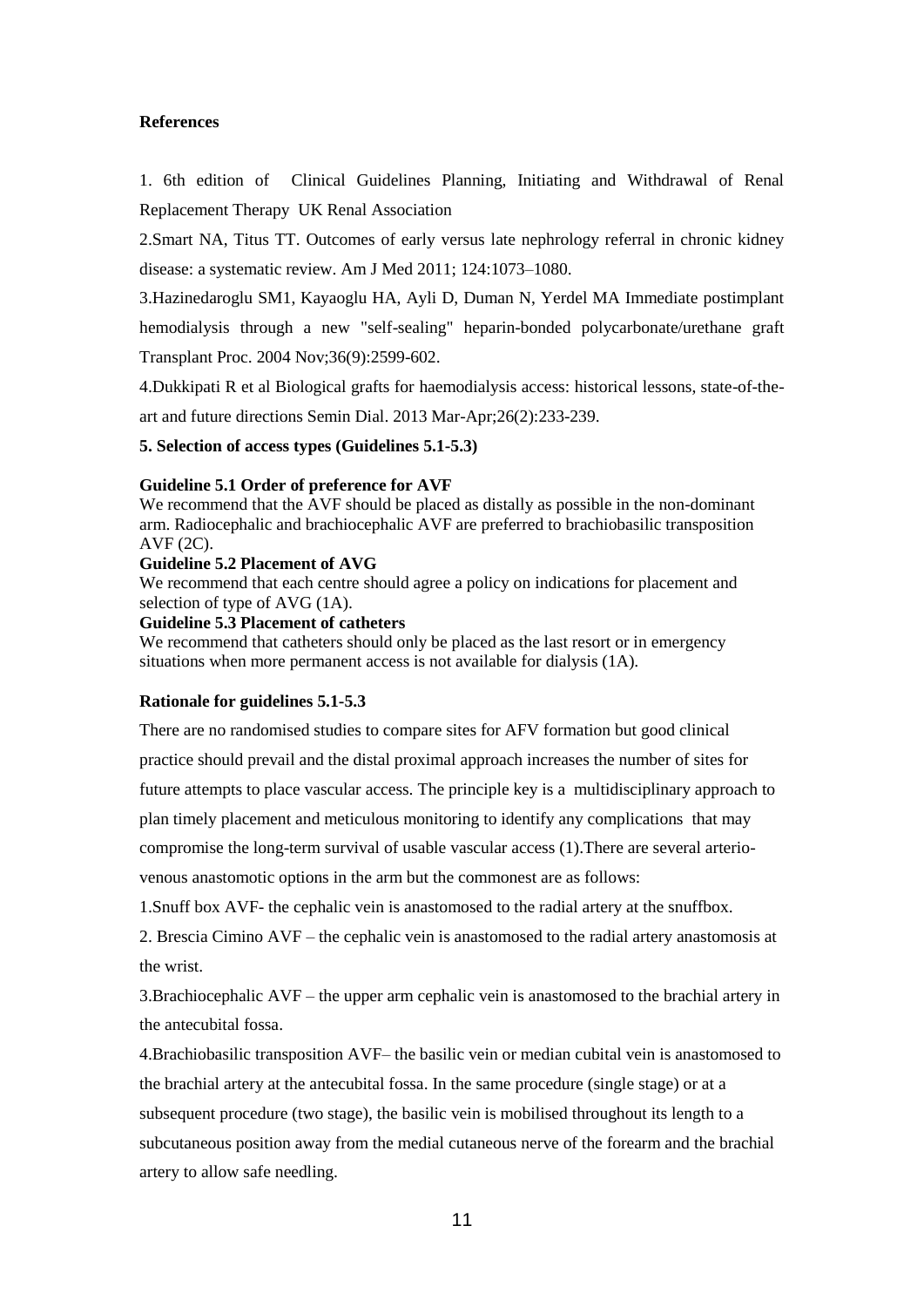In most AVF the anastomosis is constructed in an end of vein to side of artery configuration to avoid distal venous hypertension. The number of possible configurations ultimately depends on the expertise of the surgeon. There are many other options such as ulnarbasilic transposition, saphenous vein and femoral vein transposition although these are much less frequently performed.

Overall the primary failure rates of AVF are high ranging between 15 and 60% in most series (2). For immediate dialysis in the absence of a functioning AVF most centres choose central venous catheters. Non tunnelled catheters should be avoided due to a higher risk of sepsis and current recommendations advise the use of non- tunnelled catheters to be restricted to no more than 1 week placed in the internal jugular or in the femoral vein (3, 4). Tunnelled catheters on the other hand have been accepted as bridge access whilst arranging for more permanent access.

Placement of both tunnelled and non-tunnelled catheters should be performed under ultrasonographic guidance to reduce the risk of procedure related complications (5).The right internal jugular vein has a direct route to the right atrium compared to the left side and is recommended for catheter placement, furthermore this approach is associated with lower risk of complications such as venous stenosis; catheter related infections; catheter thrombosis and perioperative complications. Catheter placement in the subclavian, external jugular and femoral veins should be avoided due to a higher risk of venous stenosis compared to the internal jugular veins (6-7).

The use of AVG has increased in Europe and US but remains low in the UK. In the UK Renal Registry 17<sup>th</sup> Report only 1.2% of haemodialysis patients started dialysis with an AVG (8). The commonest graft configurations are:

1.Forearm loop AVG – anastomosis from brachial artery to graft and from graft to an antecubital fossa vein, with the graft adopting a looped configuration in the forearm. 2.Brachioaxillary AVG – anastomosis from brachial artery to graft and from graft to a vein in the axilla, with the graft adopting a straight configuration at in the upper arm.

3.Femoro-femoral AVG – anastomosis from the femoral artery (superficial femoral artery preferred) to graft and from graft to femoral vein with the graft adopting a looped or straight configuration in the thigh.

There is an infinite variety of possible configurations using grafts as all that is needed is a patent artery and a vein that runs unobstructed to the heart. It is possible to use a graft or the newer hybrid stent grafts to reconfigure existing access to bypass stenosed segments of native AVF. Current observational studies favour the use of synthetic grafts (9). Several configurations of PTFE grafts are on the market from different companies which differ in configuration by the alteration of graft characteristics including: wall thickness, ringed reinforcements, outer wraps and coating of the internal luminal surface. However no

12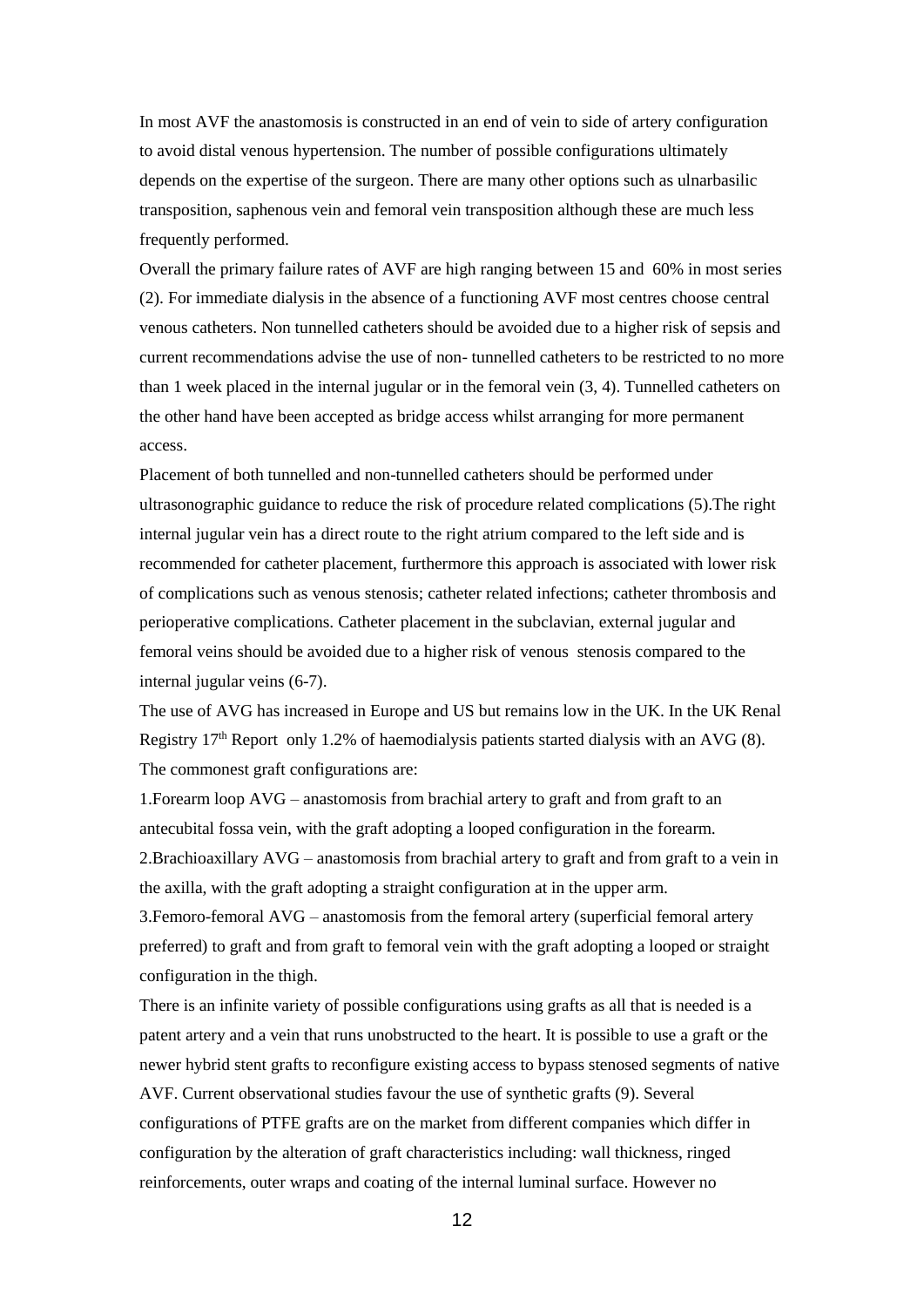randomised controlled trials have been conducted to compare grafts. Newer self-sealing grafts to allow early cannulation have been developed (10).With frequent surveillance and intervention, patency rates of these grafts can be comparable to AVF (11).

#### **References**

1.Harland RC Placement of permanent vascular access devices: surgical considerations Adv Ren Replace Ther. 1994 Jul;1(2):99-106.

2.Al-Jaishi AA, Oliver MJ, Thomas SM, Lok CE, Zhang JC, Garg AX, Kosa SD, Quinn RR, Moist LM Patency rates of the arteriovenous fistula for haemodialysis: a systematic review and meta-analysis Am J Kidney Dis. 2014;63(3):464.

3.National Kidney Foundation KDOQI Work Group. KDOQI clinical practice guidelines and clinical practice recommendations for vascular access. Am J Kidney Dis. 2006;48:S176-S322. 4.Weijmer MC, Vervloet MG, ter Wee PM. Compared to tunnelled cuffed haemodialysis catheters, temporary non-tunnelled catheters are associated with more complications already within 2 weeks of use. Nephrol Dial Transpl 2004; 19: 670–677.

5.Rabindranath KS, Kumar E, Shail R, Vaux EC. Ultrasound use for the placement of haemodialysis catheters. Cochrane Database of Systematic Reviews 2011, Issue 11. Art. No.: CD005279. DOI: 10.1002/14651858.CD005279.pub4.

6.Yevzlin AS. Haemodialysis catheter-associated central venous stenosis. Semin Dial.2008 Nov-Dec;21(6):522-7.

7.Vats H S. Complications of catheters: tunnelled and non tunnelled.Adv in chronic kidney dis 2012;19 (3): 188-194.

8.Fluck R, Pitcher D, Steenkamp R, Vascular Access Audit Report 2012: UK Renal Registry 9.Schuman ES, Standage BA, Ragsdale JW, Gross GF Reinforced versus non-reinforced polytetrafluoroethylene grafts for haemodialysis access Am J Surg. 1997;173(5):407-10. 10Schild AF, Schuman ES, Noicely K, Kaufman J, Gillaspie E, Fuller J, Collier P, Ronfeld A, Nair R Early cannulation prosthetic graft (Flixene™) for arteriovenous access J Vasc Access. 2011 Jul;12(3):248-52.

11.Kumbar L1, Karim J, Besarab A Surveillance and monitoring of dialysis access Int J Nephrol. 2012;2012:649735.

#### **6.Maintenance of vascular access (Guidelines 6.1-6.5)**

**Guideline 6.1 – Needling techniques**

 We recommend that the rope-ladder and buttonhole techniques should be used for cannulation of AVF and rope-ladder for AVG (2B). **Guideline 6.2 Access patency**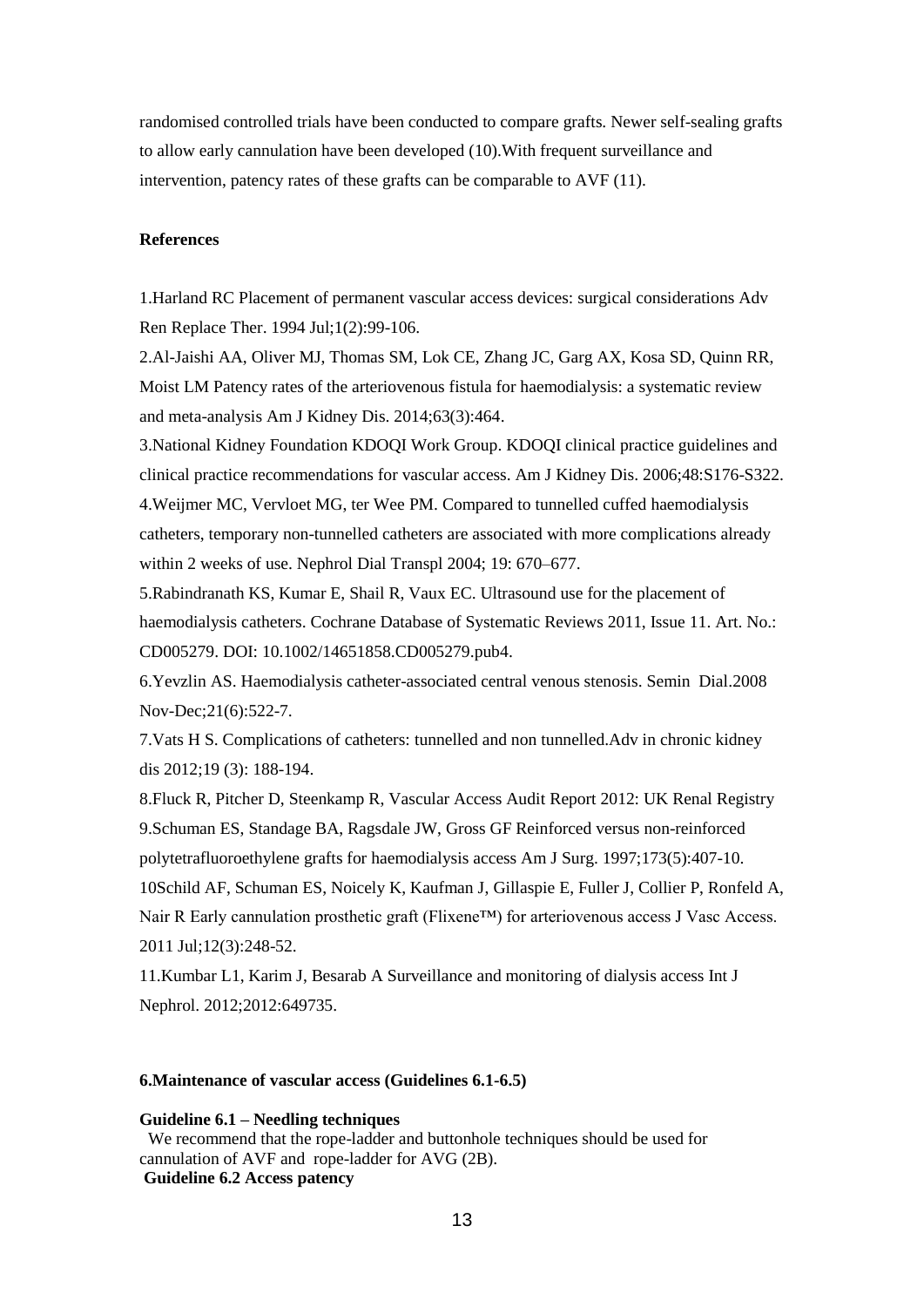We recommend that pharmacological and mechanical strategies are in place to maintain or restore access patency (1C).

## **Guideline 6.3 – Vascular access monitoring**

We suggest that all patients on long term haemodialysis should have their vascular access monitored and maintained to minimise failure, to allow timely planning for subsequent replacement with definitive vascular (or peritoneal) access and to avoid the need for emergency access (1B).

#### **Guideline 6.4 – Vascular access stenosis and thrombosis**

We recommend that each centre should have facilities for surgical and radiological intervention for prompt and timely treatment of AVF/Graft stenosis; a local standard policy should be developed (1B).

## **Guideline 6.5 – Vascular access surveillance**

We suggest that systematic observation and advanced surveillance should be employed to predict and prevent access failure (1C).

## **Rationale for Guidelines 6.1-6.5**

## **6.1 Needling techniques**

Three standard techniques for access cannulation have been adopted in dialysis units across the globe:

1.Area puncture refers to cannulation of AVF on the same side.

2.Rope ladder – needle puncture sites are chosen on at a defined distance from each other along the access.

3.Buttonhole refers to a same site where the needles are placed at each dialysis session at the same angle and depth through a previously created track with sharp needles after which blunt needles are routinely used.

In a cross sectional survey of cannulation techniques in 171 centres from 2009 to 2012, 65.8% used the area puncture technique, 28.2% centres used the rope ladder technique and 6% used the buttonhole technique (1). When techniques were compared with access survival area puncture was associated with a significantly higher rate of access failure than the rope or buttonhole techniques. In a recent systematic review Wong et al analysed 23 studies that compared rope ladder to buttonhole cannulation techniques for AVF and although in the observational studies pain was reported by patients less frequently in the buttonhole group, there was no statistical difference in cannulation pain in the randomised controlled group (2 ). The risk of access infection was higher with the buttonhole technique which can be reduced with attention to hygiene. This suggests that area puncture should be avoided. Either rope ladder or buttonhole cannulation can be adopted depending on expertise of the cannulators. Protocols for the use of different cannulation techniques, training and troubleshooting strategies must be developed for each centre.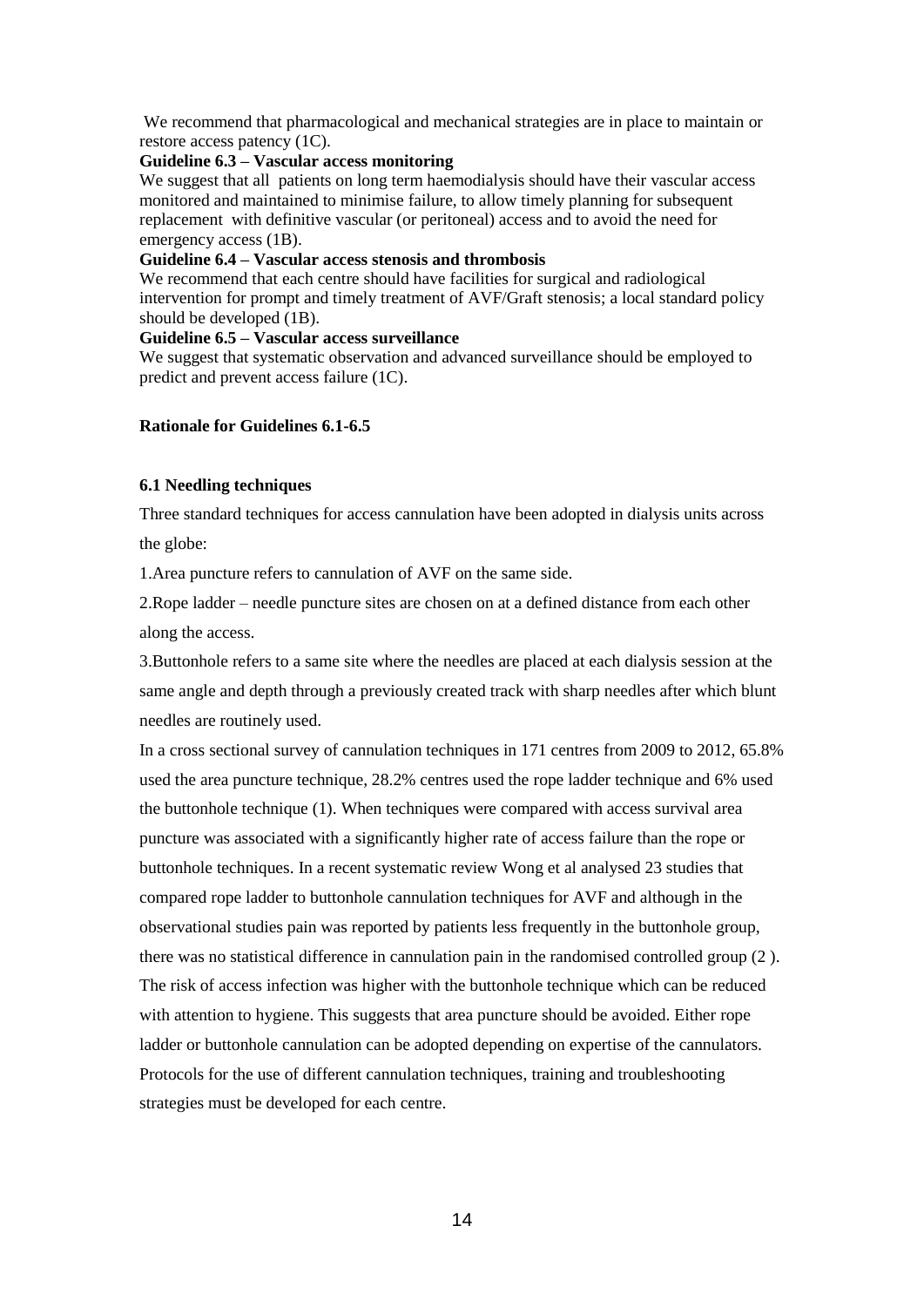The timing of first cannulation after access creation varies between different countries but less than one month is not recommended. In a prospective Italian study, the median time to cannulation was one month and access failure was associated with earlier cannulation (3).

#### **6.2 Access patency**

Several strategies to maintain access patency have been studied:

**1.Antiplatelet agents to prevent access thrombosis** – the commonest cause of failure of established access is thrombosis and stenosis. Estimates based on trials have shown that the risk of AVF failure is about 15-30% per year and twice as common in AVG, from the Cochrane meta-analysis data suggested beneficial short term effects of anti-platelet drugs such ticlodipine, aspirin and clopidogrel over short periods of follow up ( 4). The effects of clopidogrel and aspirin on thrombosis of AVG were studied in 200 participants in the US. AVG thrombosis rates were no different in the group receiving clopidogrel and aspirin compared participants in the placebo arm. The study was terminated early due to increased episodes of bleeding associated with clopidogrel and aspirin (5). Dixon BS et al reported results of a large randomised controlled study of dipyridamole plus aspirin which significantly prolonged the duration of primary unassisted graft patency, however, there was no difference in cumulative graft failure between the intervention group and control groups (6). The effect of clopidogrel on early failure of AVF was studied in nearly 900 participants in the US (7). Fistula thrombosis rate reduced in 12.2% of participants compared to 19.5% of participants in the placebo arm but crucially the secondary end point of suitability for dialysis did not differ between the two groups.

#### **2.Systemic anticoagulation**

Crowther et al in 2002 published on the use of low dose warfarin with a target INR of 1.4 to 1.9 (8). The primary end point was graft thrombosis but the trial was terminated due to an increase in the number of major bleeding events in the treatment group. The conclusion was that warfarin was harmful in this setting.

#### **3.Fish oil ( Omega3 fatty acids )**

Omega 3 fatty acids inhibit platelet aggregation, and have anti-inflammatory effects and antiproliferative actions. Even in high doses Omega 3 fatty acids are well tolerated, gastrointestinal adverse events are frequently reported. In a randomized multi-centre placebo controlled trial, patients who received fish oil  $(4 \text{ g/day})$  with new AVG developed less graft thrombosis than those that had placebo (primary patency rate at one year was 75.6% vs 14.9% in the placebo arm). in addition there were less radiological or surgical interventions to maintain patency in the active arm (9).

#### **4.Far Infrared (FIR) therapy to improve patency**

FIR therapy has been shown to improve endothelial function in coronary arteries and cardiac function in patients with heart failure (10). In a study of 145 HD patients (11), a WS TY101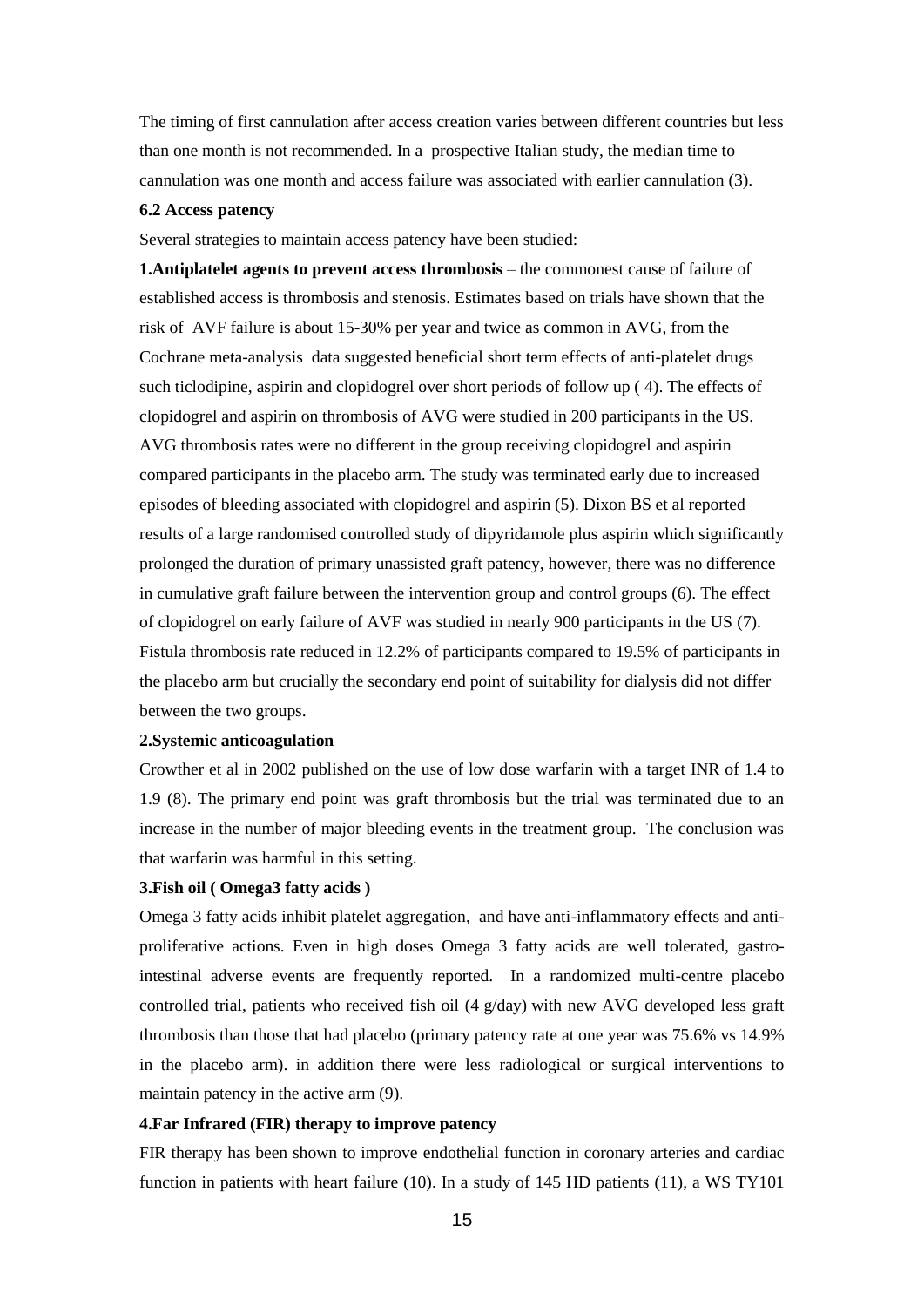FIR emitter was used to measure the effect on AVF maturation and long-term patency. Patients who received FIR therapy for 1 year had a lower incidents (12.5 versus 30.1%; P  $\lt$ 0.01) and relative incidents (one episode per 67.7 versus one episode per 26.7 patietntmonths;p<0.03) of AVF malfunction and a better unassisted patency of AVF (85.9 versus 67.6%;  $P < 0.01$ ). Bashar et all (12) identified four randomised controlled studies which showed that over a follow up period of 12 months unassisted primary patency was better with FIR (pooled risk ratio 1.23[1.12-1.35,p=0.00001). Similarly, two studies reported benefit with secondary patency with FIR (pooled risk ratio 1.11[1.04-1.19], p=0.001). The main limitation with the current evidence regarding FIR therapy is that all 4 of the included studies had been conducted at a single centre. Additionally the trials were not blinded.

Overall antiplatelet agents should be considered for a 4-6 month period after access creation to reduce AVF primary failure rates, provided there are no contraindications. Antiplatelet agents confer no benefit for prevention of failure in AVG. Fish oil may be of benefit in the in the prevention of AVG thrombosis, however this has only been shown in one small study. Warfarin anticoagulation for the prevention of access failure should be avoided and nonpharmacological means such as FIR are a promising non-invasive adjuvant therapy to improve patency in AVF but further research is required before their use can be recommended.

Other drugs shown to improve patency of vascular access in observational studies include statins, calcium channel blockers and angiotensin converting enzyme inhibitors but until larger studies are conducted the use of these drugs to improve patency of vascular access cannot be recommended at present.

#### **6.3.Vascular access monitoring**

Vascular access monitoring is defined as the physical examination of vascular access to determine whether or not there are clinical signs to suggest the presence of access dysfunction. Once abnormalities of access are detected further access evaluation is mandatory to allow early diagnosis and prompt treatment to prevent access loss or failure.

The blood flow through AVF increases to maximum within 3-6 weeks, a functioning AVF should be visible, palpable with a thrill near the AVF anastomosis. Successful AVF maturation and usability can be defined as a measured AVF diameter of >5mm with a fistula blood flow of >500ml/min and AVF deemed "mature" or "usable" by experienced dialysis or vascular access nurse. The combination of these parameters has a 95% chance for successful use of AVF for dialysis (13). AVF stenosis is suspected if there is a palpable pulse at the arterial end with a faint thrill or there is failure of AVF to collapse with arm elevation or a discontinuous thrill and change of the character of bruit. Swelling and prominent venous collaterals may indicate AVF stenosis. Physical examination performed by skilled staff may reach a positive predictive value of stenosis as high as 70-90% for AVG and 90% specificity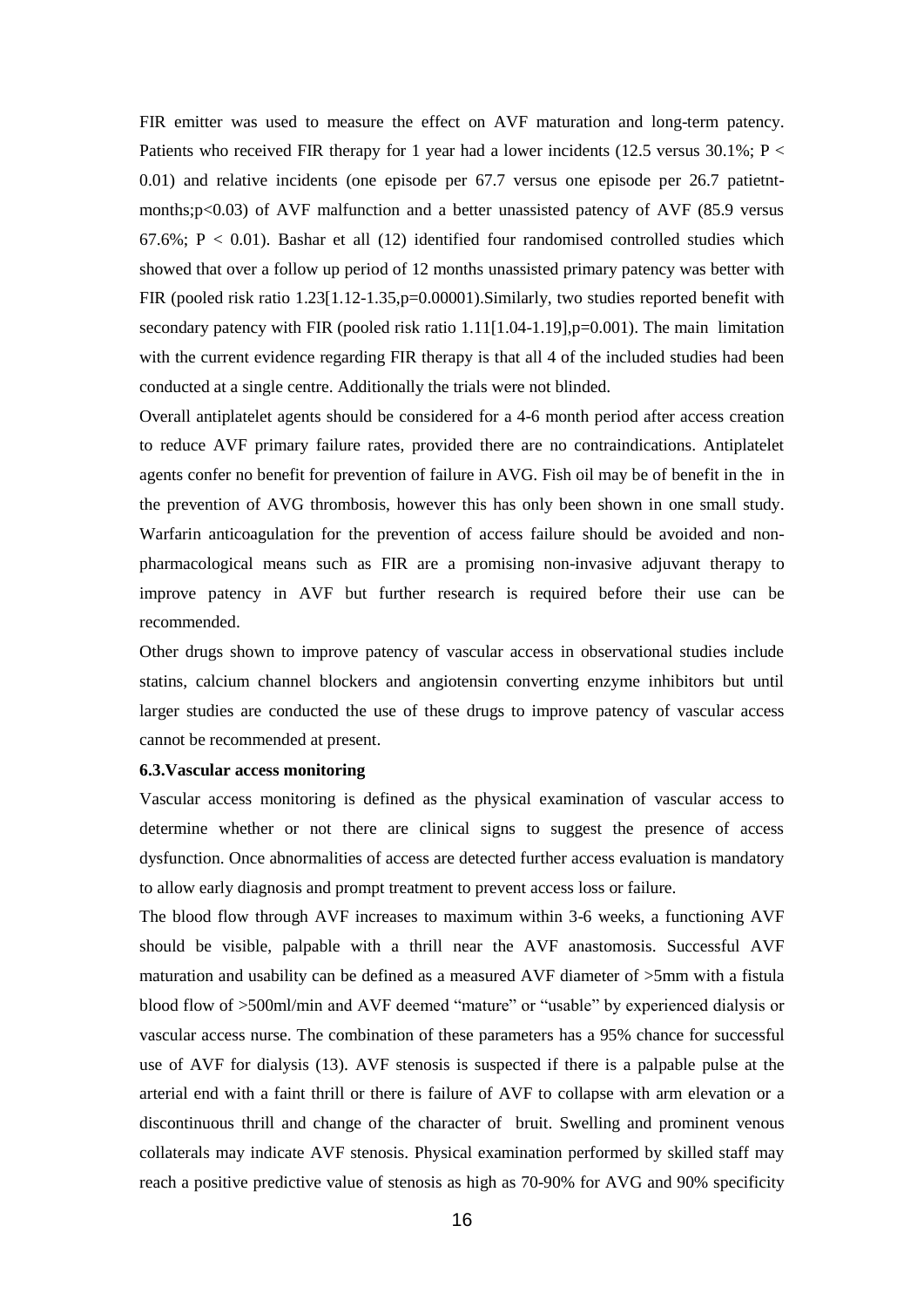and 38% sensitivity in AVF, in a study of 177 patients referred with dysfunctional AVF, there was a moderate correlation of physical examination and angiographic examination for AVF inflow stenosis ( $\kappa = 0.49$ ), outflow stenosis ( $\kappa = 0.58$ ) and thrombosis ( $\kappa = 0.52$ ) (14). Physical examination of vascular access to determine whether or not there are clinical signs to suggest the presence of access dysfunction is an essential component of dialysis patient review. Once abnormalities of access are detected further evaluation is mandatory to allow early diagnosis and prompt treatment to prevent access loss or failure. The physical examination should be considered routine and undertaken during fistula maturation phase and subsequently during AVF use on dialysis. Clinical observation, palpation and auscultation (look,feel,and listen approach) is an essential step in access monitoring to pick up signs of infection, haematoma, aneurysm and access stenosis.

Other objective observations that may indicate dysfunction include; an unexplained drop in dialysis adequacy, prolonged bleeding from needle sites, percentage of recirculation, and changes in access dynamic venous and arterial pressures measured at low blood flows at the beginning of each dialysis session. In isolation, all these monitoring techniques have limited value in the clinical setting.

## **6.4 Vascular access stenosis and thrombosis**

Ito Y et al (15) compared the outcomes of the treatment of thrombosed dialysis access. The 2 year patency rates for AVG and AVF were much more superior with surgery and balloon angioplasty compared to surgical repair alone or endo-luminal intervention alone.

Intervention techniques vary with local radiological and or surgical expertise. In a recent systematic review and meta-analysis Tordoir J (16) found that studies done before 2002 showed better primary and secondary patencies with surgical thrombectomy compared to endo-luminal intervention for AVG but later studies beyond 2002 showed better results with endo-luminal intervention as radiological techniques improved.

Newer techniques in addition to angioplasty with conventional balloons include the use of high pressure balloon and cutting balloon angioplasty (17,18) but no head to head multicentre studies have been conducted yet for us to make any recommendations on choice of angioplasty techniques.

#### **6.5 Vascular access surveillance**

Vascular access surveillance is defined as the assessment of vascular access using specialised instrumentation to measure function. It is not uncommon that monitoring and surveillance are used interchangeably in the literature. Access flow measurements, duplex Doppler ultrasound in addition to direct as well as derived static pressure measurements are the commonest techniques in access surveillance. There is considerable variability in the frequency of surveillance in AVF and AVG. Some centres perform flow measurements every 6 months or more frequently (3 monthly). Other centres may only investigate for troubleshooting access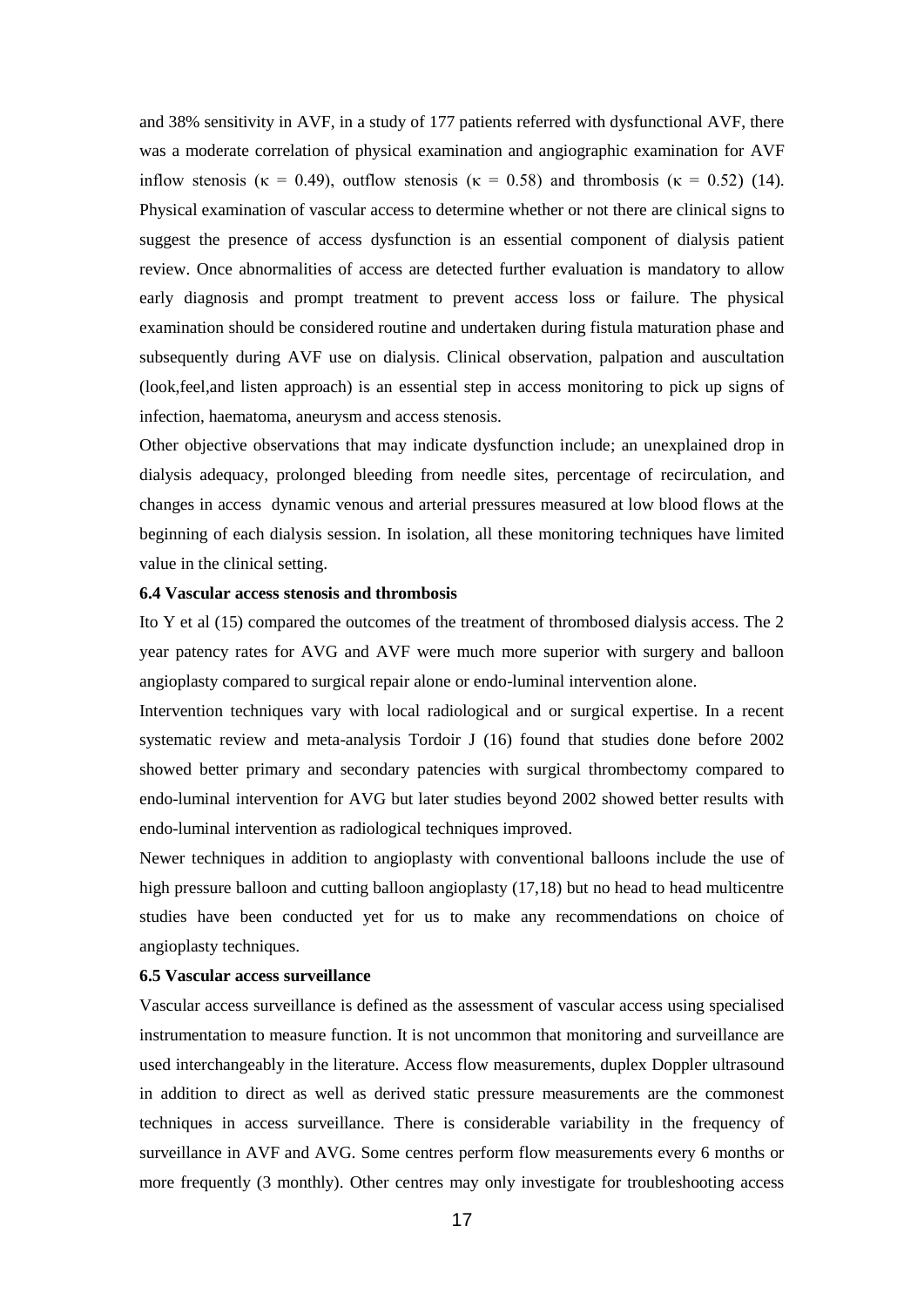problems. The measurement of blood flow (Qa) to predict the development of graft stenosis has been assessed in several observational studies. So far there is no evidence that surveillance has led to the reduction of thrombosis or increase in longevity of AVG (19).

In a randomised controlled study, Polkinghorne et al (20) assigned 137 patients dialysing via AVF to monthly Qa measurements. Patients with Qa measurements <500ml/min were referred for angiographic studies and AVF stenosis was twice as likely to be diagnosed as in the control group. Overall surveillance with Qa followed by angiographic and pre-emptive angioplasty has led to the reduction of thrombosis of AVF but such strategy has failed to show increased survival of AVF despite intervention.

We suggest that each unit should develop locally agreed protocols for access monitoring, surveillance and the treatment of thrombosis and stenosis associated with dialysis access in order maintain access longevity. Vascular access nurses play an essential role to maintain an access monitoring/surveillance programme.

Whilst it is to be hoped that patency can be maintained with either a fistula or graft, surveillance assessment may indicate that a particular access is not salvageable. In such a situation planning for the next vascular access should take place in a time frame to minimise the risk of dialysis via a central venous catheter.

#### **References**

**1.**Parisotto MR et al Cannulation technique influences arteriovenous fistula and graft survival KI(2014) 86, 790–797; doi:10.1038/ki.2014.96.

2.Wong et al Buttonhole Versus Rope-Ladder Cannulation of Arteriovenous Fistula for Hemodialysis:A Systematic Review doi.org/10.1053/j.ajkd.2014.06.018.

3.Lok CE Allon M Moist L Oliver M Shah H Zimmerman D Risk Equation Determining Unsuccessful Cannulation Events and Failure to Maturation in Arteriovenous Fistulas J Am Soc Nephrol 17: 3204 –3212, 2006.

4.Da Silva AF, Escofet X, Rutherford PA. Medical adjuvant treatment to increase patency of arteriovenous fistulae and grafts. Cochrane Database of Systematic Reviews (2): CD002786.

5.Kaufman JS, O'Connor TZ, Zhang JH et al. Randomized controlled trial of clopidogrel plus aspirin to prevent haemodialysis access graft thrombosis. J Am Soc Nephrol 2003; 14: 2313– 2321.

6.DAC Study Group, Dixon BSea. Effect of dipyridamole plus aspirin on haemodialysis graft patency. N Eng. J Med 2009; 360:2191–220.

7.Dember LM Beck GJ, Allon M et al Effects of clopidogrel on early failure of arteriovenous fistulas for haemodialysis JAMA 2008; 299(18):2164-71.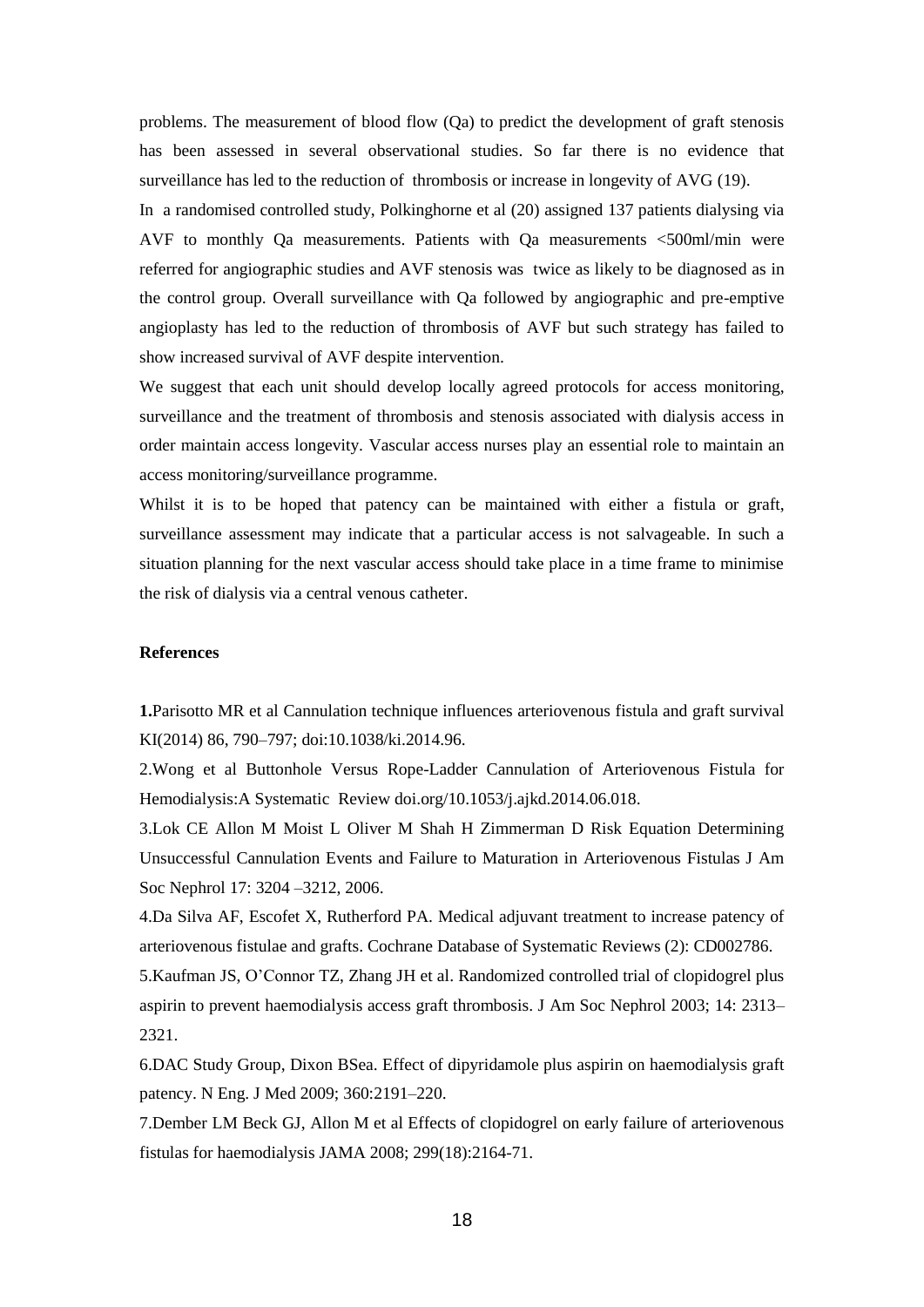8.Crowther MA, Clase CM, Margetts P et al Low intensive warfarin is ineffective for the prevention of PTFE graft failure in patients on haemodialysis: a randomised control trial J Am Soc Nephrol 2002; 13:2331-7.

9.Schmitz PG, McCloud LK, Reikes ST et al. Prophylaxis of haemodialysis graft thrombosis with fish oil: double-blind, randomized, prospective trial J Am Soc Nephrol 2002; 13: 184.

10.Miyata M1et al Beneficial effects of Waon therapy on patients with chronic heart failure: results of a prospective multicentre study J Cardiol. 2008 Oct;52(2):79-85.

11.Lin C Chang CF Lai MY Chen WT Lee Yang W Far-Infrared Therapy: A Novel Treatment to Improve Access Blood Flow and Unassisted Patency of Arteriovenous Fistula in Haemodialysis Patients Am Soc Nephrol 18: 985–992, 2007.

12.Bashar K, Healy D, Browne LD, Kheirelseid EAH, Walsh MT, et al. (2014) Role of Far Infra-Red Therapy in Dialysis Arterio-Venous Fistula Maturation and Survival: Systematic Review and Meta-Analysis. PLoS ONE 9(8): e104931. doi:10.1371/journal.pone.010493.

13.Campos RR, Chula DC, Perreto S, et al. Accuracy of physical examination and intraaccess pressure in the detection of stenosis in haemodialysis arteriovenous fistula. Semin Dial 2008;21:269-273.

14. Coentrao B Faria B Pestana M Physical examination of dysfunctional arteriovenous fistulae by non-interventionists: a skill worth teaching. Nephrol Dial Transplant (2011) 0: 1–4. 15.Ito Y et al Comparison of Clinical Effectiveness between surgical and endoluminal treatment for thrombotic obstruction in haemodialysis access J Vasc Access 2011 12 (1) 63- 65.

16.Tordoir JH, Bode AS, Peppelenbosch N, van der Sande FM, de Haan MW Surgical or endovascular repair of thrombosed dialysis vascular access: is there any evidence? J Vasc Surg. 2009;50(4):953-6.

17. Whittier WL Surveillance of haemodialysis access Semin Intervent Radiol 2009 Jun;26(2):130-138.

18. Nikam MD et al Acute arteriovenous access failure: long-term outcomes of endovascular salvage and assessment of co-variates affecting patency Nephron 2015; 129(4):241-246.

19.Casey et al Surveillance of arteriovenous haemodialysis access: A systematic review and meta-analysis J Vasc Surg 2008; 48:48S-54S.

20..Polkinghorne KR, Lau KKP, Saunder A, Atkins RC, Kerr PG. Does monthly native arteriovenous fistula blood-flow surveillance detect significant stenosis–a randomized controlled trial. Nephrol Dial Transplant 2006;21:2498-506.

#### **7.Prevention of catheter related infections (Guidelines 7.1-7.4)**

**Guideline 7.1 – Minimise the use of venous catheters**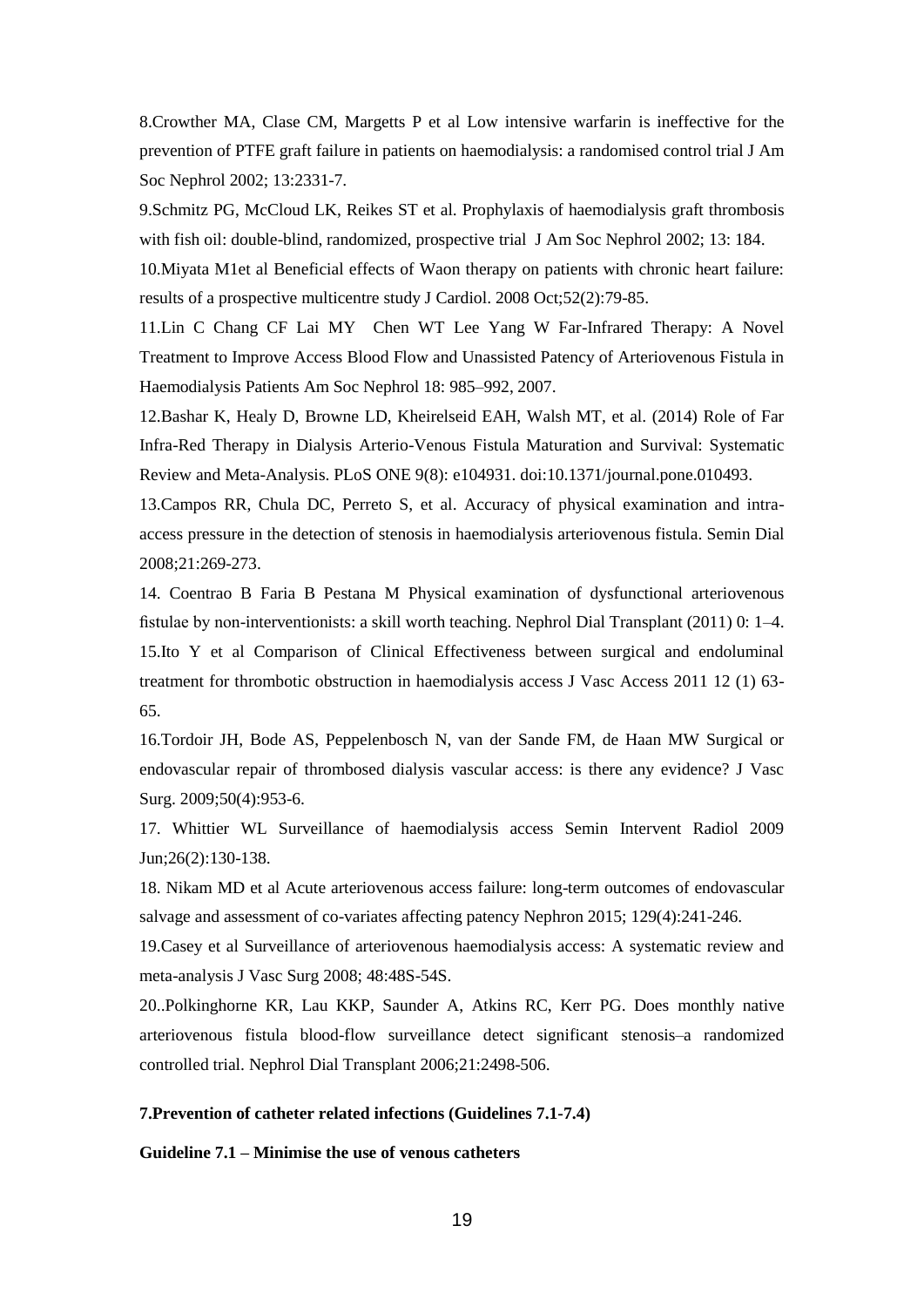We recommend that central venous catheters should be employed as a method of last resort for longer term vascular access to reduce the overall risk of infectious complications and the burden of central venous stenosis in haemodialysis patients (1B).

**Guideline 7.2 – Minimising the risk of catheter related infection**

We recommend that aseptic technique should be mandatory at every manipulation of central venous dialysis catheters (2C).

**Guideline 7.3 – Minimising the risk of catheter related infection**

We recommend that the catheter exit site should be cleaned with Chlorhexidine 2% (1A).

**Guideline 7.4 – Minimising the risk of catheter related infection**

We suggest that an antimicrobial or antibiotic lock solution be used to reduce catheter related bacteraemia and other infections (1A).

## **Rationale for Guidelines 7.1 – 7.4**

Current practice has shown the increased frequency of catheters in incident patients worldwide. . Several studies have reported haemodialysis catheter related rates between 0.6 and 6.5 episodes per 1000 catheter days mainly due to Gram-positive organisms and in 20- 43% of infections Staphylococcus aureus is the main culprit. Methicillin-resistant S. aureus (MRSA) accounts for 12-38% of haemodialysis catheter related bacteraemia (1). Metastatic infectious (endocarditis, osteomyelitis, thrombophlebitis, septic arthritis, spinal epidural abscess, and large atrial thrombi) occur up to 44% most of the requiring hospital admissions. In a recent meta-analysis, Ravani P et al (2) conducted a systematic review of cohort studies to compare the risk of death, infection and cardiovascular events in patients on haemodialysis using AVF, AVG and central venous catheters. They included 62 studies of a total of 586337 patients. Compared to AVF, those patients dialysing with a catheter had a higher risk of all cause mortality (risk ratio  $= 1.53(95\% \text{ CI } 1.41{\text{-}}1.67)$ , fatal infections (2.12, 1.79-2.52) and cardiovascular events (1.38, 1.24-1.54). The risk was also higher in those patients dialysing with catheters compared to grafts, for all cause mortality (1.38, 1.25-1.52), fatal infections (1.45,1.19-1.93) and cardiovascular events (1.12, 1.11-1.43). When AVF were compared to AVG , those patients using grafts had a higher all-cause mortality (1.18, 1.09- 1.27), and risk of fatal infections (1.36,1.17-1.58). In a cost analysis study Ortega et al (3) found that patients who dialysed with a fistula throughout the study period had the lowest cost per death prevented at  $\in$  3318 compared to  $\in$  9471 for preventing one death in patients who dialysed patients with a catheter throughout the study period. We suggest that catheter placement should be avoided unless in situation where there are no alternatives to more permanent access.

For venous catheters, the exit site remains a potential source of infection. The exit site should be cleaned with Chlorhexidine 2%. This has been shown to be superior to povidine in a number of settings (4). The exit site should be covered with a non-occlusive secure dressing to protect the exit site between dialysis. Patients should be educated on the importance of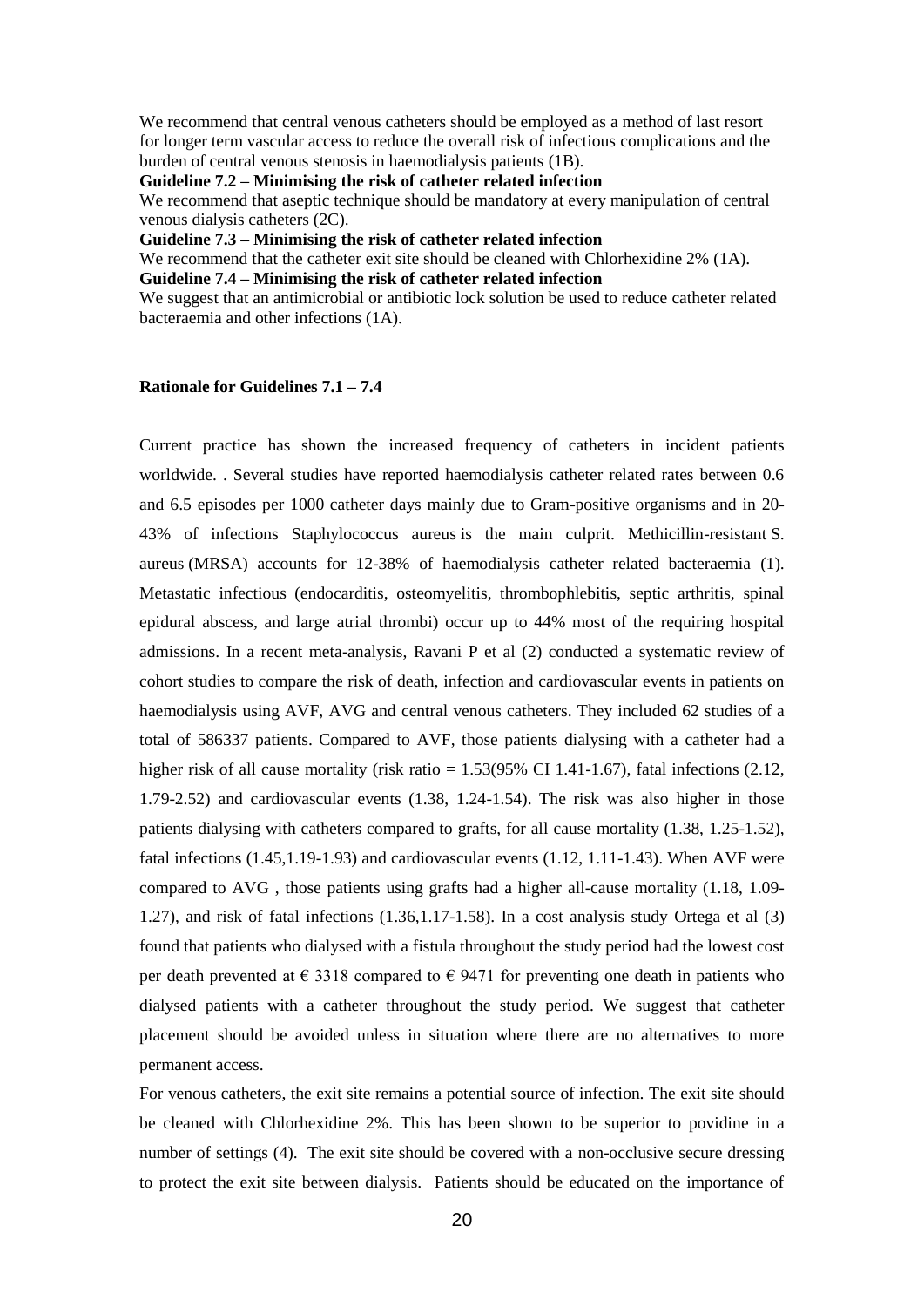maintaining the integrity of the dressing and the importance of reporting of problems with the exit site.

At each dialysis the exit site should be inspected and evidence of inflammation recorded and appropriate intervention should take place. This may require enhanced cleaning, topical therapy or antibiotics or intravenous therapy depending on the extent of any infection. A Cochrane meta-analysis explored the benefit of a number of exit sites strategies (5). The use of mupiricin ointment reduced the risk of catheter related bacteraemia (odds ratio 0.17) and reduced catheter related infections related to staphylococcus aureus carriage. Catheter lock solutions have been increasingly studied. In broad terms they are divided into antibiotic and antimicrobial lock solutions, these include gentamicin, taurolidine and citrate. Several metaanalyses have been performed in recent years all of which confirmed the benefit of antibiotic lock solutions but do not give insights as to the optimal choice (6,9). Concerns have been raised about the development of antimicrobial resistance (10) and inadverntly infusion of high concentration of citrate, only 4% citrate should be used in this setting (11).

#### **References**

1.Lok, C. E., & Mokrzycki, M. H, Prevention and management of catheter-related infection in haemodialysis patients, Kidney Int 2011; 79: 587–598.

2. Ravani P, Palmer SC, Oliver MJ, Quinn RR, MacRae JM, Tai DJ, Pannu NI, Thomas C, Hemmelgarn BR, Craig JC, Manns B, Tonelli M, Strippoli GF, James MT: Associations between haemodialysis access type and clinical outcomes: A systematic review. J Am Soc Nephrol2013; 24: 465–473.

3.Ortega T, Ortega F, Diaz-Corte C et al. The timely construction of arteriovenous fistulae: a key to reducing morbidity and mortality and to improving cost management. Nephrol Dial Transplant 2005; 20:598-603.

4.Chaiyakunapruk N, Veenstra DL, Lipsky BA, Saint S. Chlorhexidine compared with povidone-iodine solution for vascular catheter-site care: a meta-analysis. Ann Intern Med 2002; 136:792-801.

5.McCann M, Moore ZE. Interventions for preventing infectious complications in haemodialysis patients with central venous catheters Cochrane Database Syst Rev. 2010 Jan 20 ;( 1):CD006894.

6.Jaffer Selby N, Taal M et al A meta-analysis of haemodialysis catheter locking solutions in the prevention of catheter related infections Am J Kid Dis 2008 51:233-241.

7.Gabriola L, Crott R, and Jadoul M. Preventing haemodialysis catheter-related bacteraemia with an antimicrobial lock solution: a meta-analysis of prospective randomized trials. Nephrology Dialysis Transplantation. 2008; 23: 1666-72.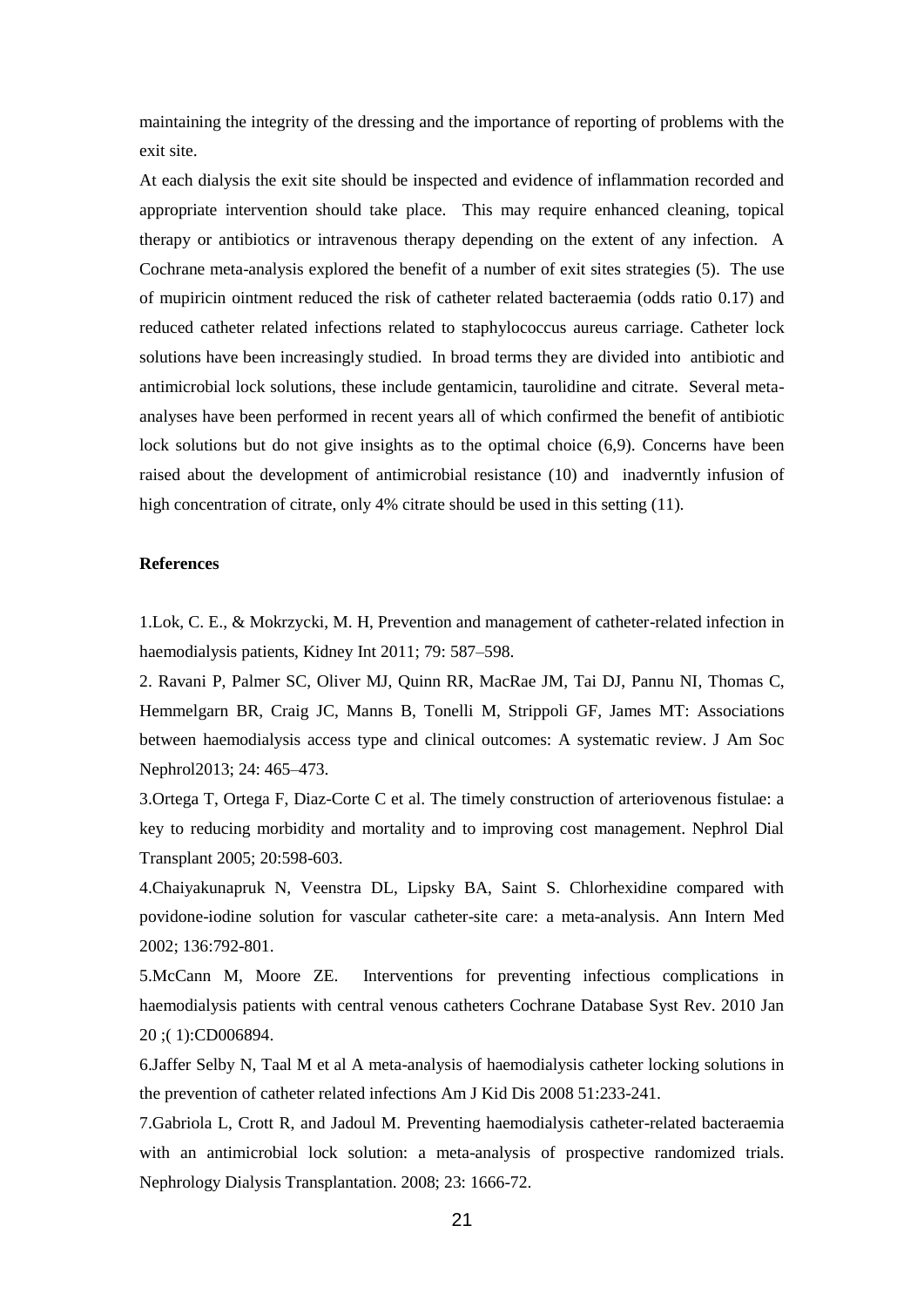8.James MT, Conley J, and Tonelli M et al Meta-analysis: Antibiotics for prophylaxis against haemodialysis catheter related infections; 148:596-605Ann Intern Med 2008.

9. Yahav D, Rozen-Zvi B, Gafter-Gvili A et al. Antimicrobial lock solutions for the prevention of infections associated with intravascular catheters in patients undergoing haemodialysis: systematic review and meta-analysis of randomized controlled trials. Clinical infectious diseases. 2008; 47: 83-93.

10.Landry DL, Braden GL, Gobeille SL et al. Emergence of gentamicin-resistant bacteraemia in haemodialysis patients receiving gentamicin lock catheter prophylaxis. Clinical Journal of The American Society of Nephrology: CJASN. 2010; 5: 1799-804.

11.Zhao Y, Li Z, Zhang L et al. Citrate versus heparin locks for haemodialysis catheters: a systematic review and meta-analysis of randomized controlled trials. Am J Kidney Dis 2014; 63: 479–490.

#### **8.Complications of vascular access (Guidelines 8.1-8.3)**

#### **Guideline 8.1 – Treatment of access infection and related bacteraemia.**

We recommend that central venous catheters should be removed in all seriously ill haemodialysis patients with catheter related bacteraemia and an alternative access placed if possible (1A).

**Guideline 8.2 – Prevention of arteriovenous aneurysmal formation**

We suggest that good needling technique is the cornerstone for preserving arteriovenous fistulae and preventing aneurysmal formation (2B).

**Guideline 8.3 – Treatment of ischemia related to arteriovenous fistulae or grafts** We suggest that the development of peripheral ischaemia related to arteriovenous fistulae or grafts should trigger an early review by the vascular access surgeon to allow proactive intervention and prevent the onset of gangrene or need for amputation (2B).

#### **Rationale for guideline 8.1-8.3**

Diagnosis of catheter related bacteraemia is confirmed by the isolation of the same organism from blood cultures from a peripheral site and the catheter. Infection of an arteriovenous fistula normally responds well to either oral or intravenous antibiotic therapy. In this setting, bacteraemia are commonly acquired during cannulation and respond well to antibiotics. Several different strategies for the treatment of catheter related bacteraemia have been adopted over the last decade: 1) Administer intravenous antibiotics alone – this carries a high failure rate and has a highest risk of bacteraemia recurrence . 2)Prompt catheter removal - this leads to disruption of dialysis and placement of a temporary catheter is required if alternative dialysis access is not available. 3) Catheter locks as adjunctive treatment to intravenous antibiotics 4) Catheter removal and re-insertion of a new catheter via guide wire exchange. A systematic review and metanalysis of management options for access salvage in the case of catheter related bacteraemia included 28 studies and found that antibiotic lock solution with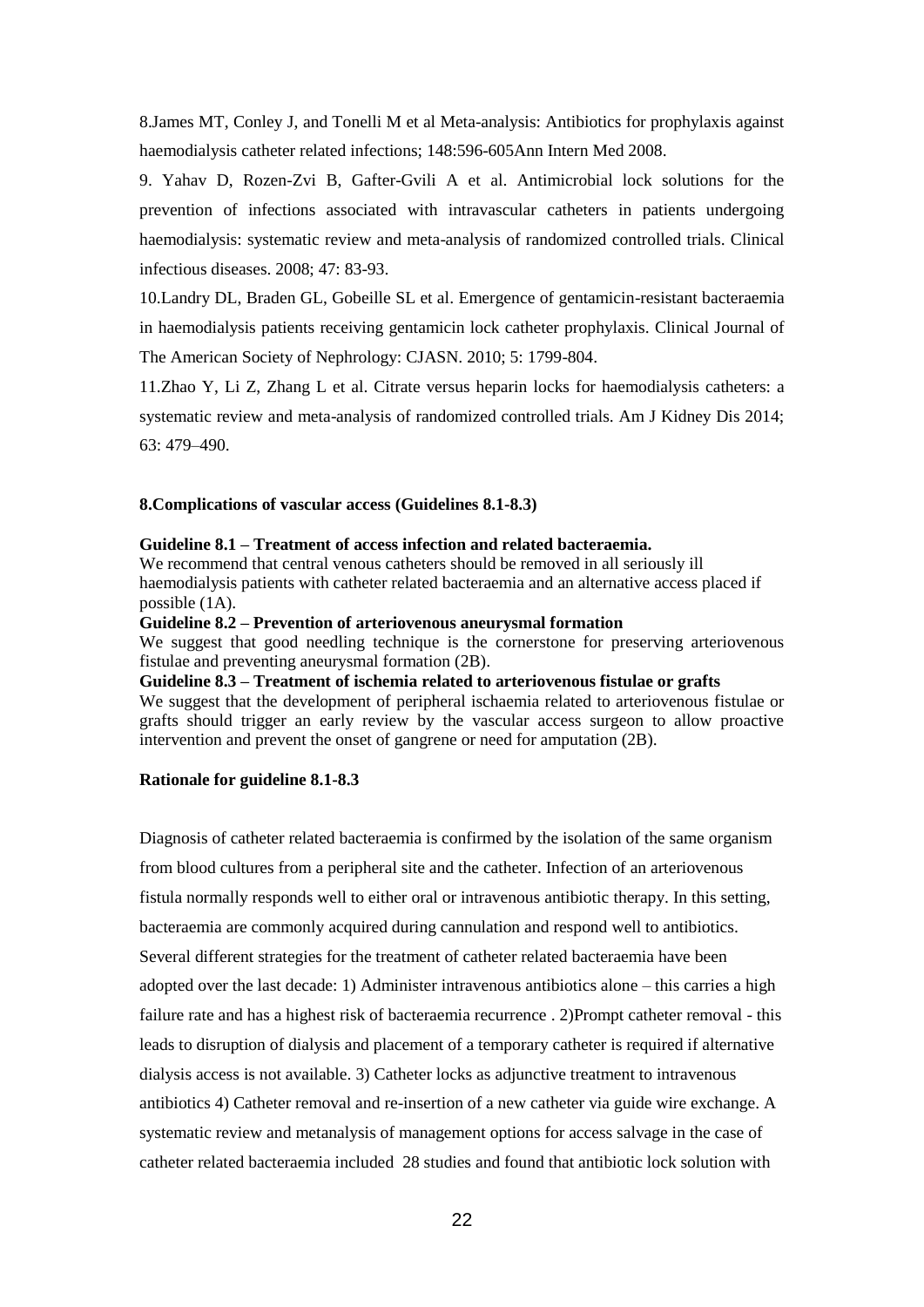systemic antibiotics and guidewire exchange was more superior to treatment with systemic antibiotics alone (OR, 2.08; 95% CI, 1.25 to 3.45; P<0.01 for antibiotic lock solution; OR, 2.88; 95% CI, 1.82 to 4.55; P<0.001 for guide wire exchange versus systemic antibiotics).When bacteraemia was due to Staph Aureus, guide wire exchange was more likely to eradicate infection compared to systemic antibiotics or antibiotic lock solution (OR, 3.33; 95% CI, 1.17 to 9.46; P=0.02; OR, 4.72; 95% CI, 1.79 to 12.46; P=0.002, respectively). Based on these observations we suggest that tunnelled haemodialysis catheter-related bacteraemia should be treated with either guide wire exchange or antibiotic lock solution in addition to systemic antibiotics in order to maximise the chances of eradication of catheter related bacteraemia.

The dilemma is to maintain access for the purpose of dialysis whilst maximising cure of infection. Catheter related infection in the haemodialysis population can be a serious and potentially life threatening event. Consequently, tunnelled catheter should be removed if bacteraemia is due to Staph Aureus, MRSA and if the patient is serious ill or there is evidence of metastatic infection. All non-tunnelled catheters should be removed if associated with catheter related bacteraemia.

Arteriovenous grafts have the second highest rate of infection in dialysis patients and infection of an arteriovenous graft has a worse prognosis than infection of arteriovenous fistulae. Commonest cause of infection is staphylococcus aureus (26.32%) followed MRSA (21.05%) and Pseudomonas Aeruginosa (5.26%) (3) Commonly, surgical exploration, repair, drainage and/or removal maybe required together with a prolonged course of antibiotics depending on the extent of infection (4, 5). Failure to recognize graft infection may result in rupture of the graft.

Each unit should have protocols in place for the management of sepsis associated with catheter and graft infections which should include choice of empirical antibiotics to cover common organisms as guided by the local microbiology department.

AVF related infections are uncommon. Infection can occur at anastomosis or cannulation site. The presence of aneurysms, infected thrombi or localized abscess formation increases the risk of fistula rupture and surgical intervention may be required to either salvage or tie off the fistula. There is a higher frequency of AVF associated infection with buttonhole cannulation, however there is no evidence that the use of the buttonhole technique should be discontinued. There is lack of evidence on the duration of antibiotic treatment for AVF infections but a course of antibiotics for six weeks has been suggested (6).

Vascular malformations of either arteriovenous fistulae or grafts are common. Prevention with good needling technique is appropriate and the cornerstone for preserving arteriovenous fistulae. Aneurysm formation can lead to graft or fistula failure with thrombosis. It can also lead to sudden rupture of the access with potentially serious consequences. There are no good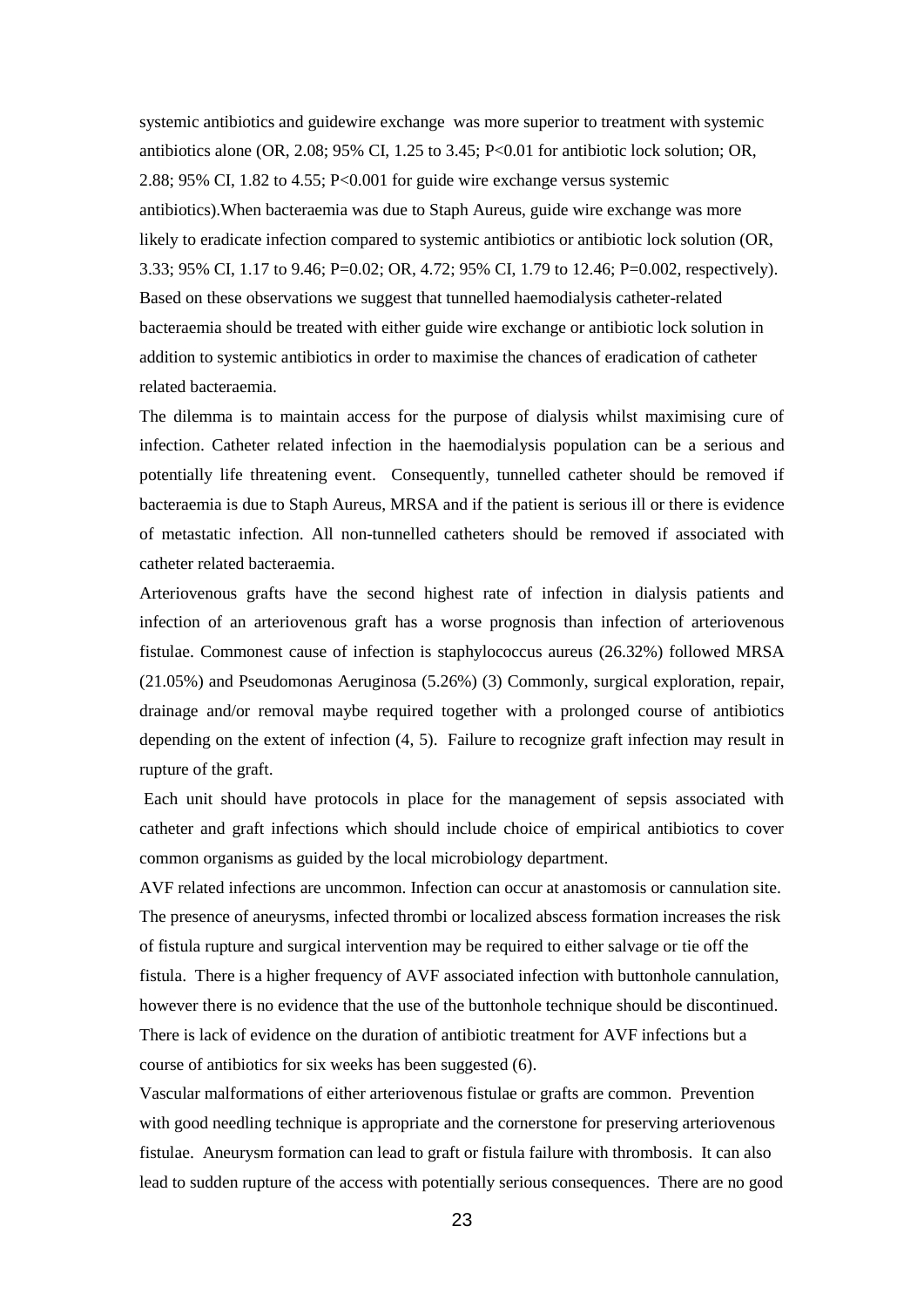evidence based guidelines concerning the management of aneurysms in this setting but careful liaison with vascular radiology and surgical colleagues can develop local strategies for intervention.

Access induced ischaemia can be apparent from symptoms and clinical examination. The cause should be determined with appropriate imaging methodology.

Access induced ischaemia is a serious complication that can result in amputation. The incidence of symptomatic ischaemia is observed in up to 8% of the haemodialysis population and is more common in elderly patients and those with pre-existing vascular disease such as diabetics or atherosclerosis. High flow arteriovenous fistulae can induce a steal phenomenon and is therefore more common in proximally located fistulae (7). Patients may have a pale or cold hand with or without pain during exercise and/or haemodialysis but then can progress to ischaemic pain at rest and finally atrophic changes such as ulceration, necrosis and gangrene. For some patients this may require arteriovenous fistula or graft ligation, alternative access or a change to alternative modality.

Efforts to reduce flow such as banding and distal arterial extension can be performed. The DRIL (Distal Revascularization and Interval Ligation) procedure has been performed successfully in a number of studies (8). The PAVA (Proximal Arteriovenous Anastomosis) procedure utilises a graft interposition to move the arterial anastomosis from the elbow to the axilla. This is haemodynamically identical to a DRIL procedure but may be safer (9). The use of tunnelled catheter or transfer to PD is also valid options in this setting .

Central venous catheter dysfunction is a common event in haemodialysis. A reduction or cessation of blood flow interrupts therapy and reduces the adequacy of solute and fluid control. Catheter dysfunction can be minimized by careful catheter insertion techniques under fluoroscopic guidance (10) and strict post-insertion care. A forceful saline flush forms part of initial treatment catheter-related thrombosis and if unsuccessful is followed by intraluminal lytic enzyme instillation (urokinase or tissue-plasminogen activator or alteplase). There is no evidence that one thrombolytic agent is more superior than others (11), the catheter clearance success rates are similar with these agents (12).

#### **References**

1.Aslam S Vaida F Ritter M Mehta R Systematic Review and Meta-Analysis on Management of Haemodialysis Catheter-Related Bacteraemia JASN ASN.2013091009.

2.Allon M Dialysis catheter-related bacteraemia: treatment and prophylaxis. Am J Kidney Dis 2004; 44(5):779-91.

3.Wilson SE. Vascular Access: Principles and Practice. 5th ed: Wolters Kluwer Lippincott Williams & Wilkins; 2010.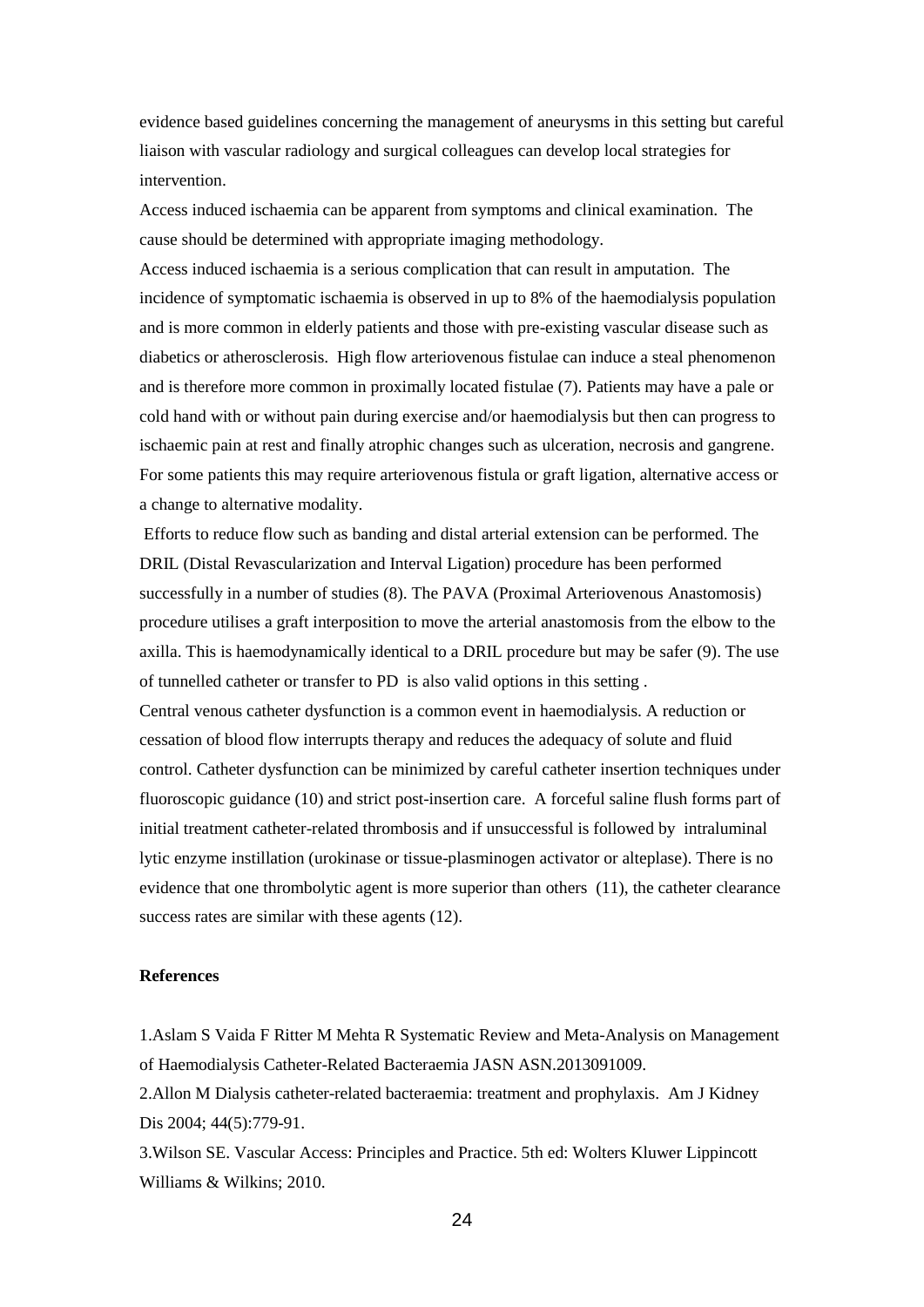4.Schutte WP, Helmer SD, Salazar L, Smith JL. Surgical treatment of infected prosthetic dialysis arteriovenous grafts: total versus partial graft excision. Am J Surg. 2007;193:385- 388.

5. Bachleda P, Utikal P, Kalinova L, et al. Infectious complications of arteriovenous PTFE grafts for haemodialysis. Biomed Pap Med Fac Univ Palacky Olomouc Czech Repub. 2010;154:13-19.

6.National Kidney Foundation KDOQI Work Group. KDOQI clinical practice guidelines and clinical practice recommendations for vascular access. Am J Kidney Dis. 2006;48:S176-S322. 7.Lazarides MK, Staramos DN, Kopadis G, Maltezos C, Tzilalis VD, Georgiadis GS. Onset of arterial 'steal' following proximal angioaccess: immediate and delayed types. Nephrol Dial Transplant 2003; 18: 2387–2390.

8.Sessa C, Riehl G, Porcu P et al. Treatment of hand ischemia following angioaccess surgery using the distal revascularization interval-ligation technique with preservation of vascular access: description of an 18-Case Series. Ann Vasc Surg 2004;18; 685–694.

9.Zanow J, Kruger U, Scholz H. Proximalization of the arterial inflow: a new technique to treat access-related ischemia. J Vasc Surg 2006 Jun; 43(6): 1216–1221.

10.Kumwenda M Two different techniques and outcomes for insertion of long-term tunnelled haemodialysis catheters Nephrol Dis Transplant 1997 12:1013-1016

11. Kumwenda MJ, O'Donoghue The changing options for managing blocked catheters British Journal of Renal Medicine 2006 11(4) 2-4.

12. Hilleman D Campbell J Efficacy, Safety, and Cost of Thrombolytic Agents for the Management of Dysfunctional Haemodialysis Catheters: A Systematic Review Pharmacotherapy. 2011; 31(10):1031-40.

#### **Sepsis Audit**

1.Staphylococcus aureus (MRSA and MSSA) Infection:

Centres should audit all Staphylococcus aureus bacteraemia episodes recorded as episodes per 100 patient years or episodes per 100 catheter days or episodes per 100 AVF years.

2. Other multi drug resistant organisms:

Data should be collected on all episodes of VRE

#### **The service audit minimum standard**